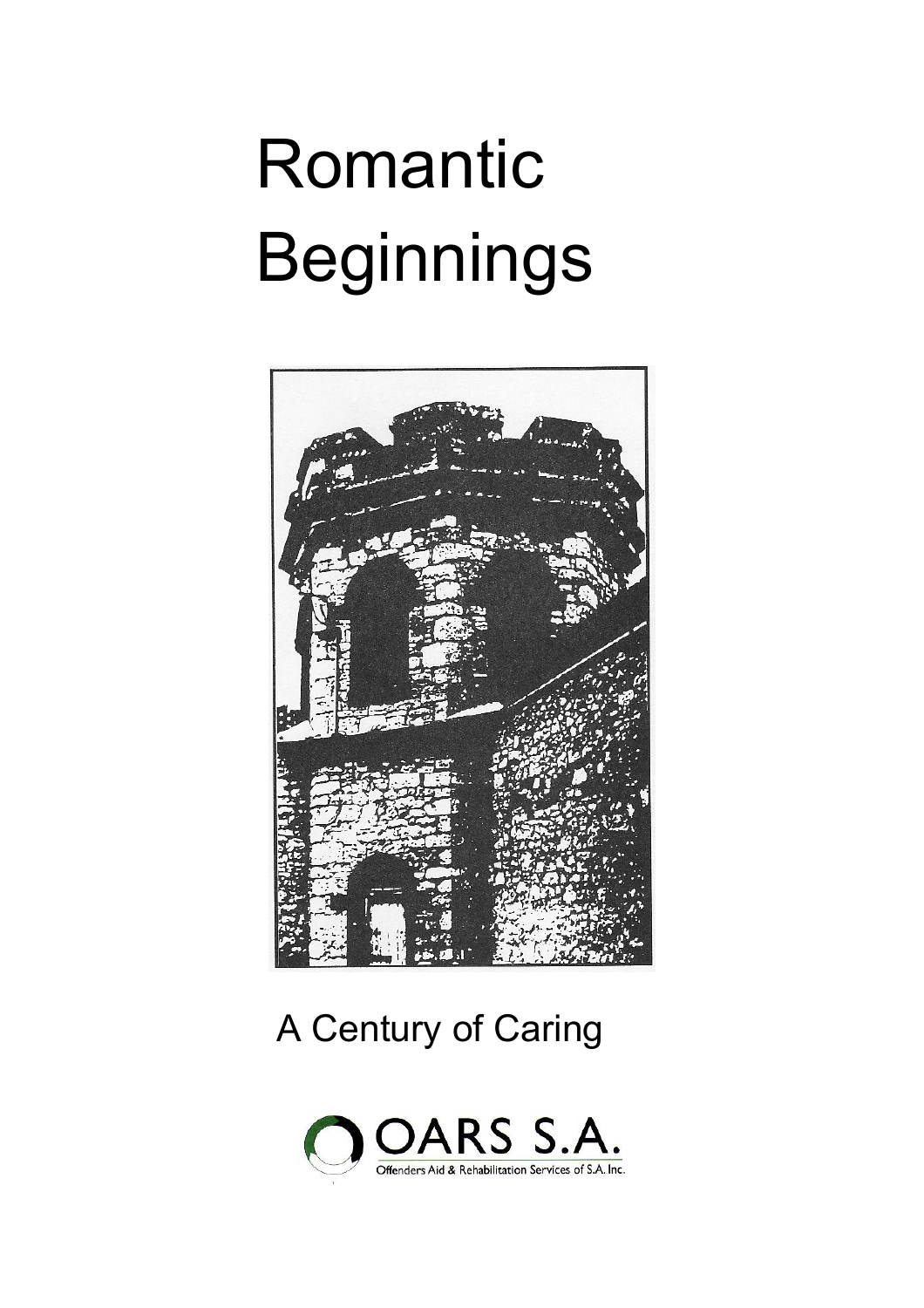© Offenders Aid & Rehabilitation Services of SA Inc - 1991 ISBN-0-9596363-5-8

PUBLISIHED BY

Offenders Aid & Rehabilitation Services of SA Inc

222 Halifax Street

ADELAIDE

South Australia 5000

Telephone +61 8 2100828

#### *PROOUCTION ANO DESIGN*

*Editor* Geoff Glanville

*Design* Neville de Boar

From a thesis by Peter Adamson, Adelaide 1975

# Cover *Hanging Tower -* Adelaide Gaol Established 1841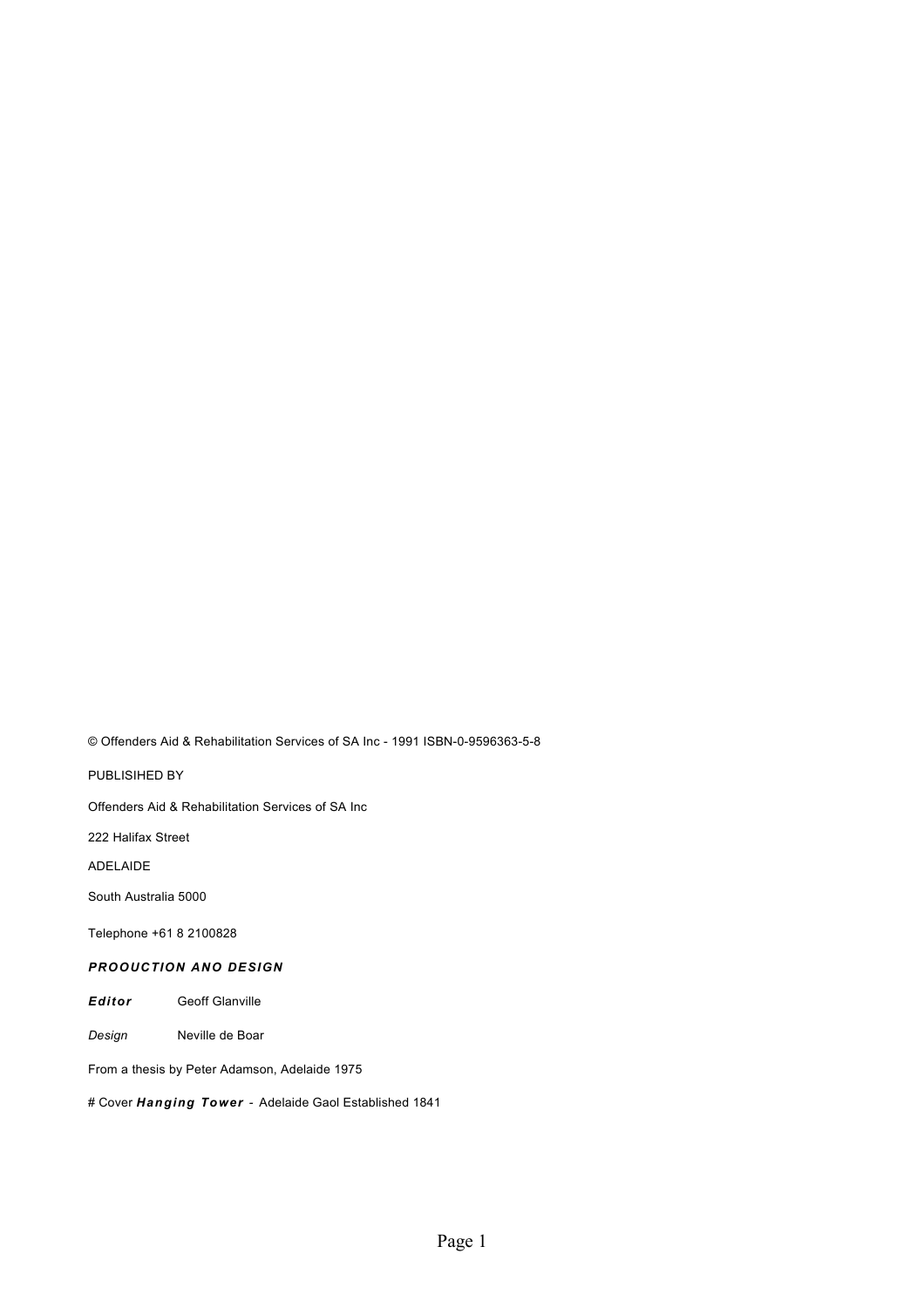# Romantic Beginnings



#### The First Thirty Years

PRISONERS AID ASSOCIATION



Page 2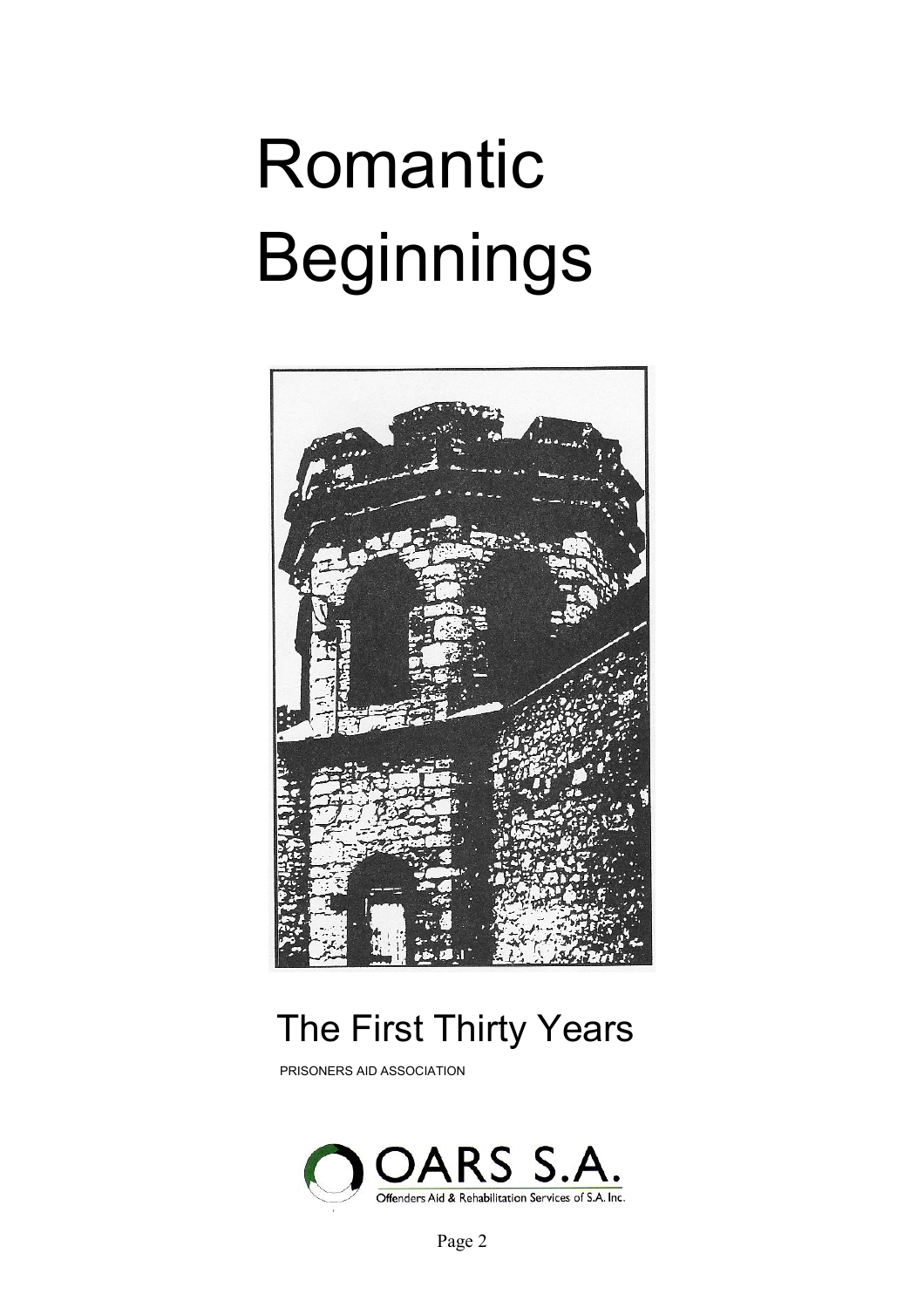## The By line

*There is no place in Australia where so much is done to help a discharged prisoner as is done in South Australia. In Adelaide there is a Society which is, without a doubt, the finest of its kind in the world. I refer to the Discharged Prisoners' Aid Society ..... managed by ladies and gentlemen who do it all for the love of their fallen fellow man.'* 

*Letter from former prisoner to The Advertiser 18th August 1913* 

In 1852 the Imperial Government stopped South Australia transporting its worst law-breakers to Van Dieman's Land. and the Colony's response was to introduce a system of hard labour, tight security and discipline. These were most strongly enforced at the quarry-sited Stockade (Yatala Labour Prison) built specially to receive those previously transported. It commenced operation in 1854.

Rock-cracking was the cornerstone of the new system. Hard labour and separate confinement were its dominant features. A hard worked man would not wish to return to gaol, would earn his keep while there, and emerge a better man. Although not considered as significant as hard labour, semi-solitary confinement was probably more rigorous and punitive. In theory men shut in cells each night had little time to plot escape, but much time to reflect on past mischief. Inmates were locked in separate cells for over half the day, and silence was enforced as far as possible while the men worked. In practice separation was more likely to cause mental breakdown than moral regeneration. Failure to realise this indicated a lack of understanding of the oppressiveness of denying man his social nature - there were few who attempted empathic consideration of the prisoners' lonely hours.

The Colony's first Probation Act was passed in 1887 - proposed in Parliament by Maurice Salom, MLC who said -

*The manufacture of gaol-birds is one of the processes which the majority of existing systems of justice and prison discipline carry out to the greatest perfection. The most numerous class of offenders are those who drift into evil courses simply because they have made one false move and find it easier to go on as they have begun than to retrace their steps.'* 

The citizens of Adelaide in the 1880s were highly interested in crime and criminals. 'fallen' women and reformatories. Adelaide's social welfare activists had for some years been busily selfemployed in numerous welfare institutions attending to the needs of the sick, the destitute and the poor. During the 80s several existing charitable, religious and moral pressure groups directed some of their efforts to a field new to them - the rehabilitation of criminals.

It was an era of close newspaper attention to law-breaking and the treatment of the convicted, and the public contributed many letters to the newspapers on these subjects. The 80s were characterised by sternness and an especially severe public attitude to larrikinism and sexual crimes against young girls. There was however at the same time a growing element of sympathy and leniency in other areas. This is shown in an editorial in The *Adelaide Observer,* a weekly newspaper, prepared to limit capital punishment to "murders of a specially atrocious character' - a view which would find wide acceptance a century lateri It showed also in the general acceptance of remission of sentences on great public occasions - such as Queen Victoria's Jubilee, and the community's interest in the treatment of prisoners and aborigines. Significantly it showed also in the ease with which charitable organisations collected funds to assist prisoners.

In 1882 the *Observer* commented that although the boys at the reformatory were taught a trade, when they were released they had no place to go. The paper did not suggest that the government help them. Instead it referred to a *philanthropic gap* in the established voluntary welfare associations. There was no disputing the respective roles of government and community: it was tacitly accepted that once the transgressor left gaol the government washed its hands of him. The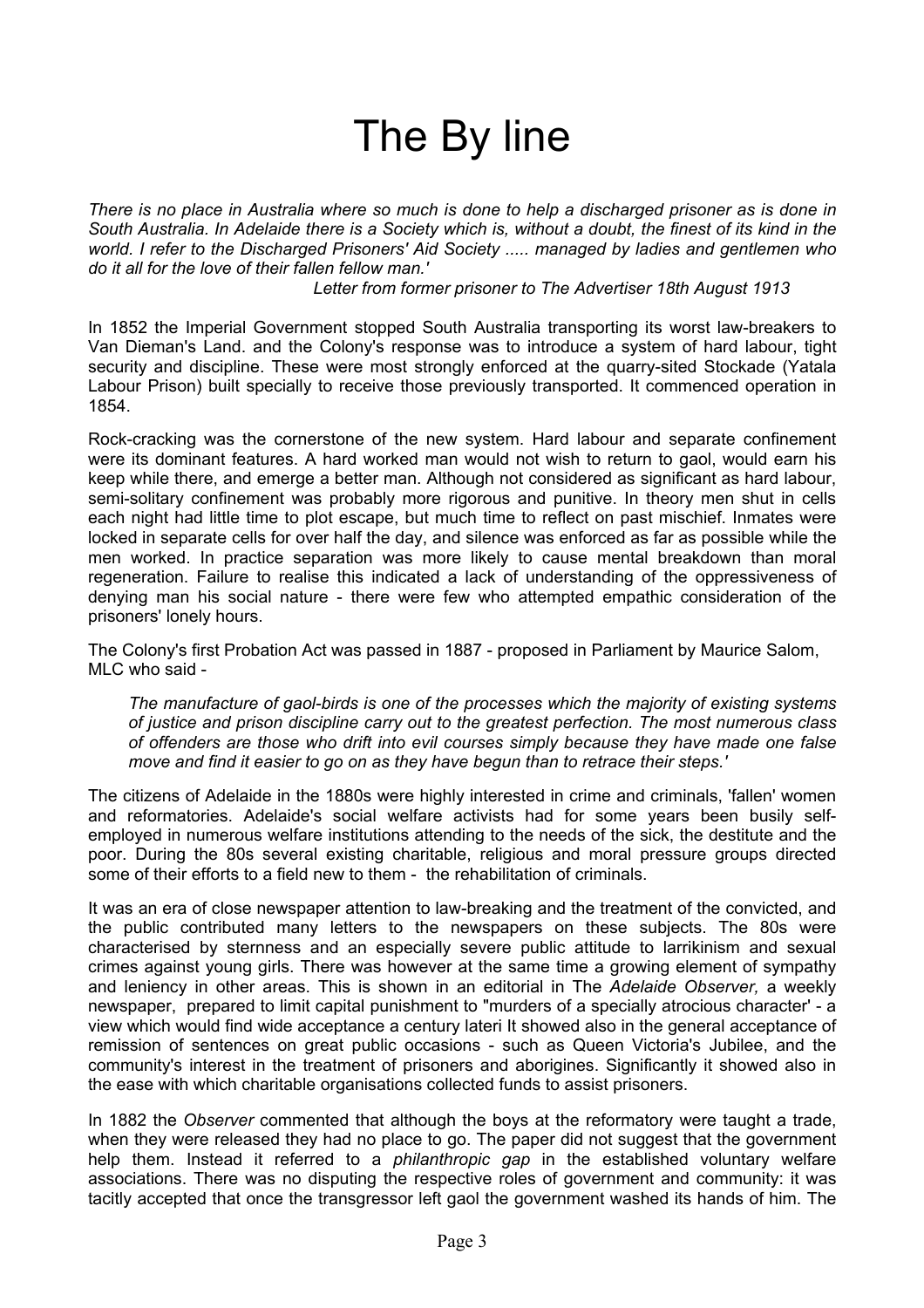small sums given to released prisoners were hardly sufficient to establish them either in lodgings or useful employment. They also needed friendship and advice.

About two years after the comment by the Observer there was a protest against the deficiency of charitable effort in this area by the Adelaide daily newspaper. *The South Australian Register,* and one of its journalists took a very active part in the following story. The origins of the Prisoners' Aid Association (P.A.A.) - now Offenders Aid and Rehabilitation Services ( O.A.R.S. ) - are clear in outline but lacking in some details. Considerable detective work is needed to put the story together. The first treasurer of The Prisoners' Aid Association, Mr G.C. Knight, said, in July 1891:

*The idea of forming a Prisoners' Aid Society was started nearly five years ago (1886) by the Rev. Mr. Rawson (actually Rawsthorne - the Bishop's Chaplain) who at that time was a member of the old Adelaide Benevolent and Strangers' Friends Society.* 

Rawsthorne was resident in Adelaide for only 2 years around 1884-6.

Knight went on to say that:

*The work was continued until 1889 when a special representative of The Register visited the Stockade (Yatala Labour Prison) and wrote a series of articles.' After the publication of those articles the work of the Society was supported by the public and so experienced increasing success. The journalist with the South Australian Register who wrote the articles to which Knight referred. was William John Sowden who later made the following comments -* 

*The Association had a romantic beginning. It was the result of the influence of one of Victor Hugo's novels, "Les Miserables", which depicted the wretched persecution of prisoners under the penal law"* 

He did not note that Hugo wrote about the old French penal system, nor did he say who read the novel. Perhaps it was Mr Rawsthome! Unfortunately those comments, from PAA sources, leave almost all of the story untold. The origins are largely to be found in the records of the Adelaide Benevolent and Strangers' Friends Society and the Charity Organisation Society which were founded in 1849 and 1884 respectively. The common aim of these societies was that of all 19th century philanthropy, namely *'to inculcate a spirit of independence in the poor, by encouraging selfhelp, diligence, thrift and sobriety'.* This standard Victorian approach was to become typical of the PAA's charitable work.

The formal, written PAA story begins with an Executive meeting of the Charity Organisation Society on 20 January 1885. The question of initiating a Discharged Prisoners' Association was discussed and it was resolved to bring on the matter at an early date as amalgamation with the Adelaide Benevolent and Strangers' Friends Society was about to take place.

This amalgamation occurred on February 9th, 1885 when the South Australian Strangers' Friends and Charity Organisation was formed. This new society set up a number of sub-committees including a 'Prisoners' Aid Committee'. This sub-committee was called to meet on 2 July 1885 to consider 'Aid to Discharged Prisoners' but was adjourned because of the absence of the Rev. A.G. Rawsthome. Another meeting of the subcommittee was scheduled for 28 August 1885 but achieved nothing as only two members - not including Rawsthome - attended.

At the first annual meeting of this new society held on September 30th 1885, two contradictory views were put concerning aid to prisoners. One speaker said that there was neither 'satisfactory plan' nor a society for helping them. Later the Hon. Scott MLC stated: "The functions of the Discharged Prisoners' Association had been taken over. and a good deal was expected from this branch of the society.' A somewhat puzzling comment as to date no other reference has been found to this Association and it appears that little if any such functions even existed to be taken over. It was also stated at the same meeting that the committee intended 'to organize some efficient scheme for the purpose (of assisting discharged prisoners).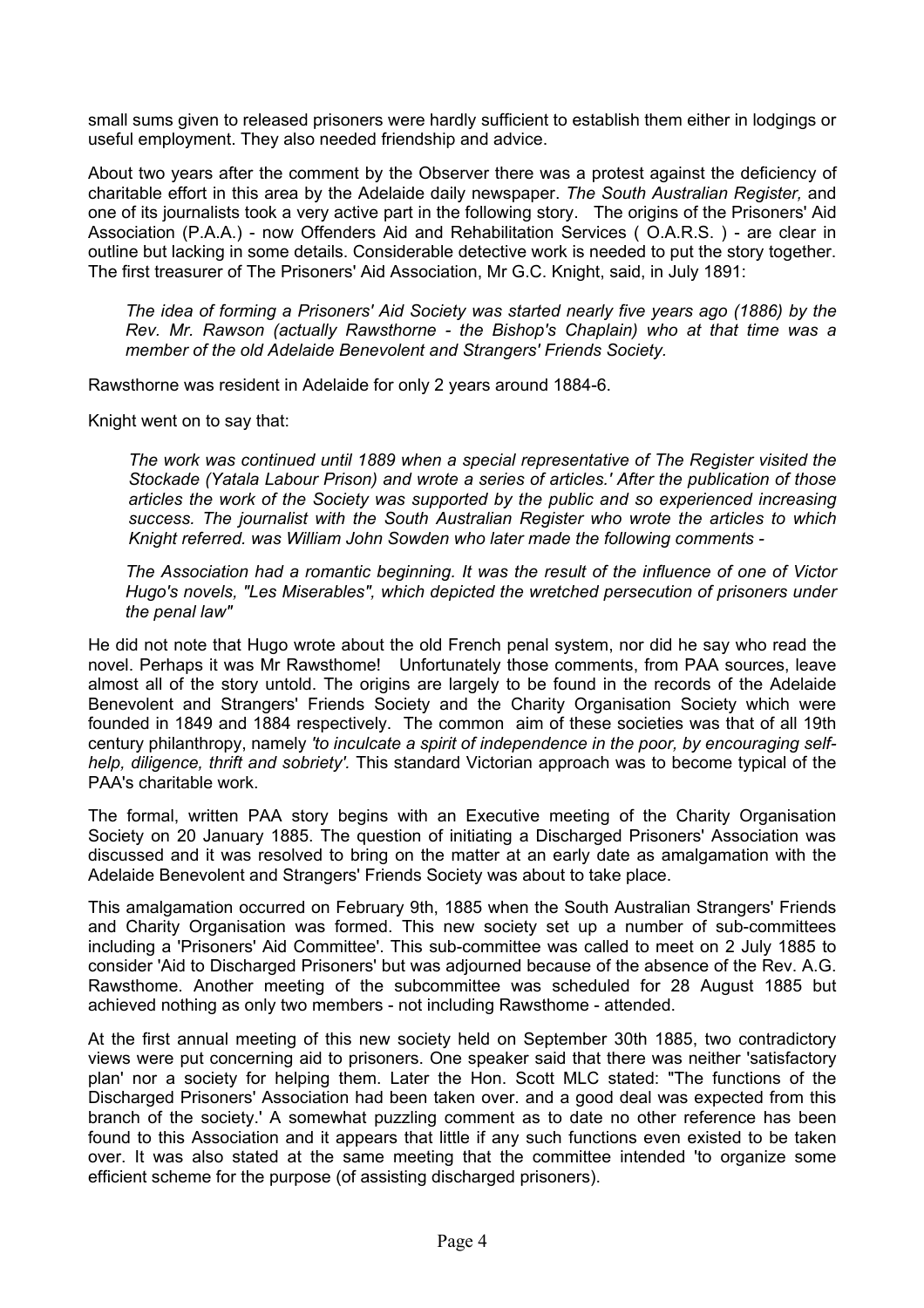On October 8 the Committee for Discharged Prisoners met and amongst other recommendations asked that the money given by the Government to prisoners upon their release be given directly to the Committee to spend as they saw fit on the prisoners' behalves. They also wanted to be told seven days in advance of a prisoner's release so he could be met at the prison gates. They Intended to work with prisoners from the Stockade, the Adelaide Gaol and the hulk - a prison ship. They put these proposals to the Government. They met again on 12 October 1885, but no developments were recorded.

No significant progress had been made by the time of the next annual meeting on September 27th 1886. The Rev. W.R. Fletcher said that 'He would like to see something done to aid discharged prisoners, but was afraid the Society was not yet in a position to undertake the work, which required elaborate machinery.' Mr. W. Gilbert MP said that 'Aid to discharged prisoners required more supervision and management than the Society could give.' The Secretary (Mr. C. Lyons) said that the Society had afforded aid in the ordinary way to displaced prisoners. They had no special machinery to deal with the matter. The second annual report of 1886 recommended that a 'special Standing Sub-committee' be formed to aid discharged prisoners. Yet they already had formed one.

At a Full Committee meeting on 17 January 1887 a Rev Mr Whitington called attention to the question of Aid to Discharged Prisoners ... no reply had ever been received from the Government. A Deputation was sent to the Chief Secretary, after which there are no more minuted references. Strains within the amalgamated society then caused its dissolution which occurred formally on 31st May, 1887. It reverted back into its constituents and after this, according to one source, some of the members of the reconstituted Adelaide Benevolent and Strangers' Friends Society commenced experimental work with prisoners.

They restricted their attention to the Stockade at Yatala. and referred to themselves as the Prisoners' Aid Society or Committee. The Strangers' Friend Society... "provided its goodwill whenever the Prisoners' Aid Committee were in financial straits by giving a little money.' Will J. Sowden was one of the committee, and in 1889, as special representative of *The Register,* he visited the prison. The publicity his articles gave to the prisoners' needs and the success of the experimental work probably led the workers to form the PAA, for early that year (according to Sowden looking back from 1928) they 'banded' themselves into an association and held their first formal committee meeting.

That first meeting, of which the minutes still exist, was held on 18 July 1889. At it 'the Treasurer, Mr G.C. Knight, gave a resume of the work of the Prisoners' Aid Association - that 'it had been started 2 years ago (in 1887).' This suggests that the PAA developed more from the experimental work of Adelaide Benevolent and Strangers' Friends Society members than the preliminary efforts of the Charity Organisation Society. The minutes also noted that *The Register* had been of assistance. Shortly after the PAA printed for private circulation *Notes on the Stockade,* a pamphlet compiled from Sowden's series of Register articles. It was printed to raise money to aid prisoners and complete the decoration of the newly built church at the Stockade. The latter was well in progress, but required another fifty to sixty pounds. Books and clothing were also sought.

Until this appeal the founders had financed their own efforts, supplying most of the two hundred pounds spent before officially forming the PAA. In taking up their task the founders were eager to have the Prison authorities on side, and so asked Sheriff Boothby to be their patron. His name appeared prominently, always above theirs, on the initial publications; and they never seemed to miss an opportunity for praising his assistance, kindness and so on.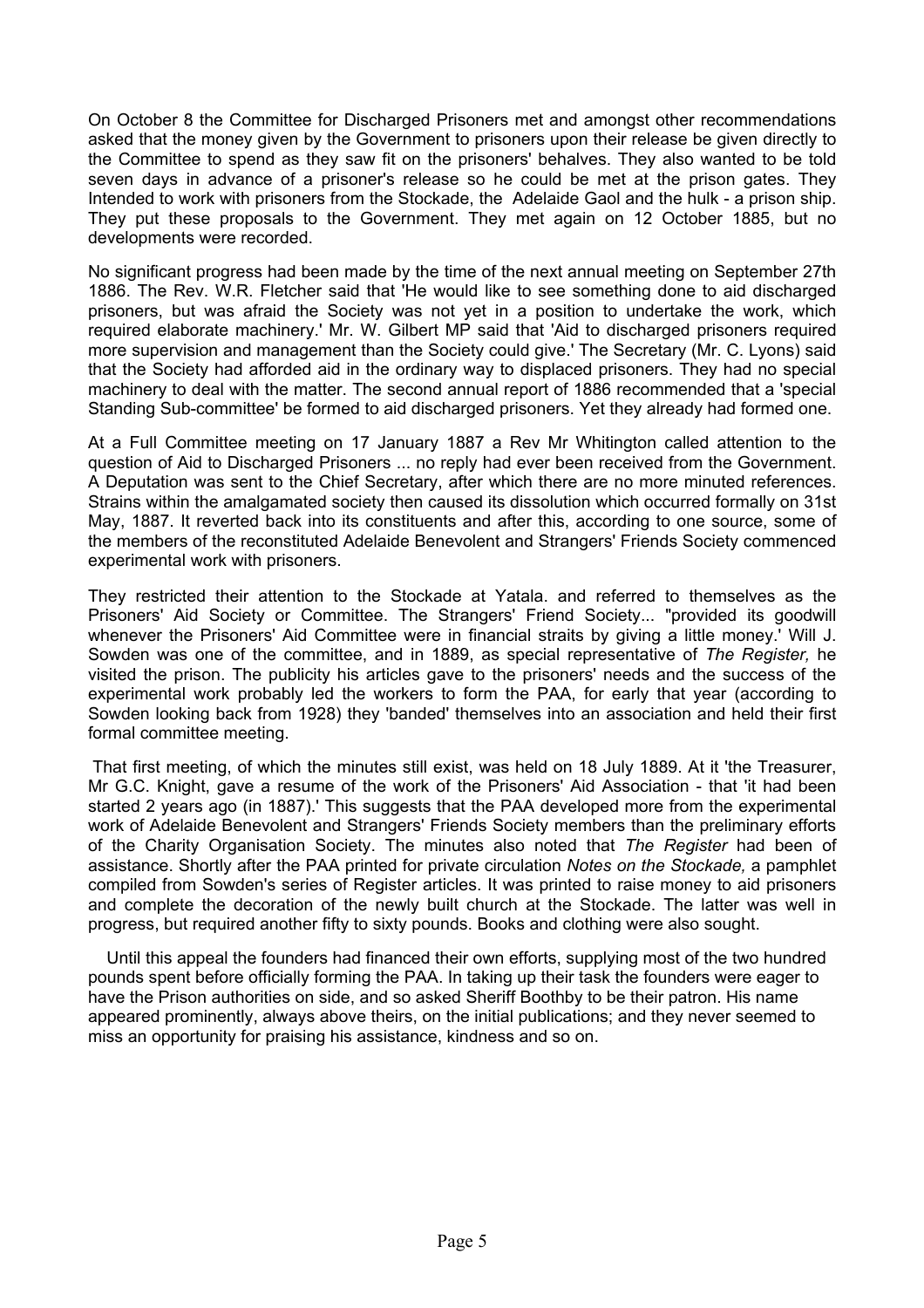## Strong Foundations

The founders of The Prisoners' Aid Society were listed in Sowden's pamphlet. The seven who made up the Committee of Management up to the formalization of the PAA. They were: David Nock MP and Visiting Justice, James Scott J.P., William Burform, Charles Birks. G.C. Knight J.P. (first Honorary Treasurer), George Crase (first Honorary Secretary), and W.J. Sowden. (Of these seven founders four formed the new committee: Scott, Birks. Knight and Crase.) All were at some time active members of the ABSFS. In addition Crase was a former Secretary and Collector. When they needed additional help they turned to the ABSFS's then current Collector, Mr. A. Fance. Over the next few years several new committeemen joined the PAA. Most were members of the ABSFS, for example: J.B. Hack. R. Knowles. M.H. Madge. This meant that the PAA was predominantly Nonconformist, however the Charity Organisation Society held most of its meetings in the Church Office in Leigh Street which indicates a significant Anglican involvement.

Adelaide's women were also active philanthropic workers. But it was not until the 80's that a significant number of them became not only members but active members of these societies. Among them was a Miss C.H. Spence. It appears that male pressure may have kept them out of even these societies until the 80's. However, none of them is mentioned in regard to the PAA. The most likely explanation is obvious: working with prisoners was not thought to be fit work for women.

The founders were busy men. Four were on the committee of the Adelaide City Mission and four served at sometime on the committee of the Aborigines' Friends' Association. They served these and other charitable bodies constantly for many years.

A closer look at several of them revealed the breadth of their welfare activities.

During one of the two years experimental work preparatory to the P.A.A.'s foundation, Scott and Nock were co-treasurers of the South Australian Female Reformatory. Scott was secretarytreasurer of the South Australian Female Refuge, while Nock and Burford were on its committee. Nock was treasurer of the Belair Retreat and Fance its Collector. In 1891 the Sick Poor Fund was established by Sowden. Its Secretary and Treasurer were the P.A.A.'s Secretary and Treasurer, Crase and Knight, and two of its three committee members were drawn from the ABSFS. One was Mrs. Knight. These three societies worked in co-operation with each other. These were only their major involvements. The founders and their successors were prominent social activists.

The founders were also religious men. At least four were Methodists, and many of those who joined them came from various Methodist organisations. Predominantly they were Wesleyans. For these men. Hugo and Rawsthome were sparks, Sowden and his articles likely prompters of consolidation: but strong humanitarian and religious convictions were the deeper springs of their drive. Before the Hugo spark these men were already selfless workers. "Les Miserables" merely added one new direction to their charitable and religious efforts.

Though their drive was both religious and humanitarian the former was probably the more basic and enduring. Their humanitarianism was based upon their Christian beliefs. Their evangelism attested to the primacy of the religious motivation. Christian altruism prompted their practical efforts: they helped men because they wanted to reform them.

Their first and largest single task for the period was evangelistic. The government had constructed at the Stockade a 'fine lofty building', to replace the old chapel. Having built well the government stopped, leaving the interior so plain that it had 'no more suggestion of sacredness about it than a square-sided cement bath.' But that was not its only deficiency. It had no gallery, and until one was provided, so that the Stockade staff and their families could sit apart from the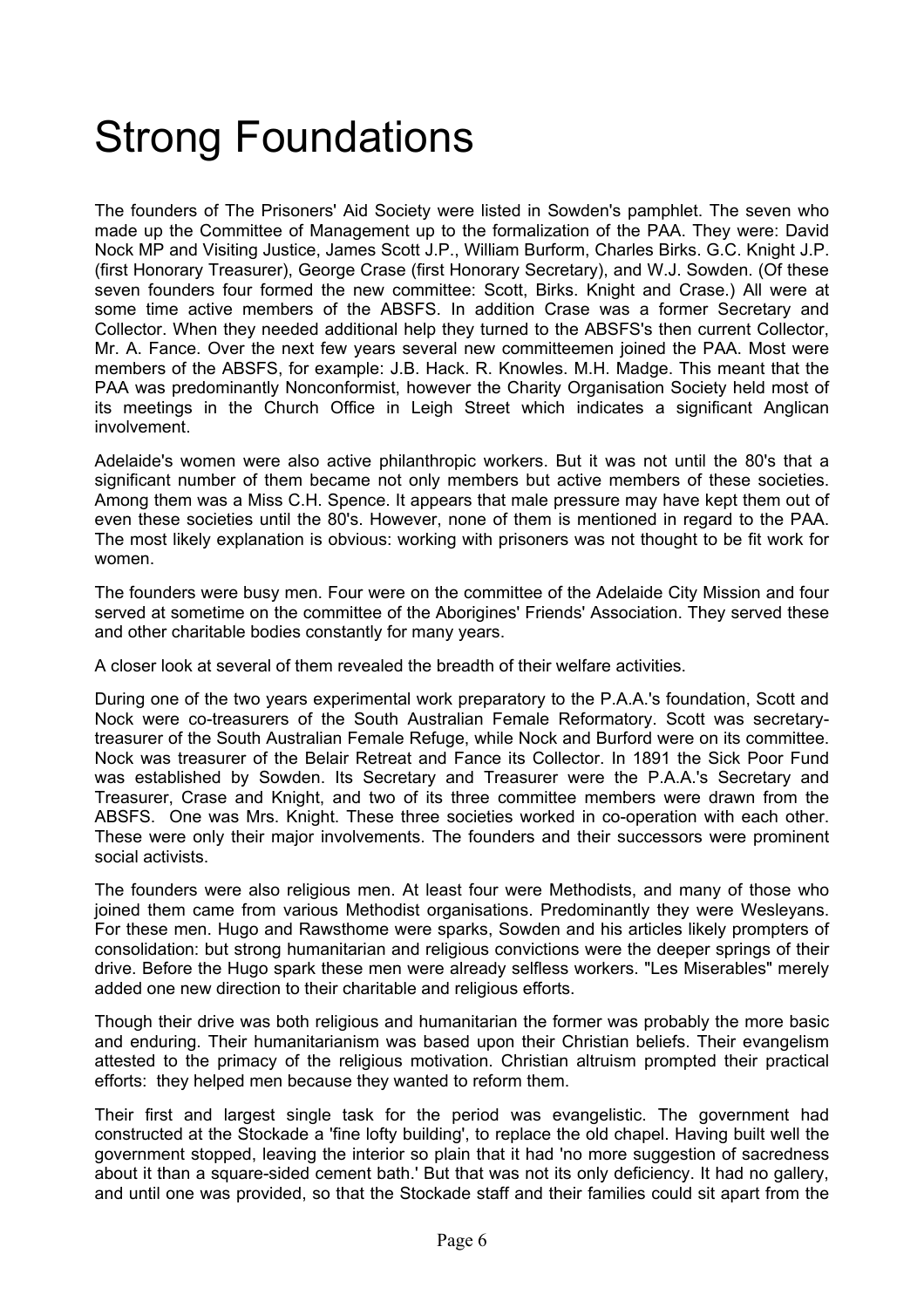inmates, the government would not permit services to be held. The Association's founders, practical evangelists, provided the gallery and made the surroundings more conducive to conversion. They took over. as they and others were to do continually for many years, from where the government left the job-incomplete. Where necessary they furnished the chapel. They lined its walls, provided the altar, a cross, a clock, a one hundred and forty pounds organ, three coloured windows, and three tablets engraved respectively with the Lord's Prayer, the Ten Commandments and the Creed.

On the first Sunday in each month they conducted Divine Services there. This work was so important to Knight that he asked, at the first committee meeting, to be permitted to carry on until was completed. Having met formally they set about raising the sixty pounds necessary to complete the work. However, even at this first meeting, discussion was not restricted to • the evangelical; Knight's outline of the previous two years' work showed this. ' Books had been collected for the Stockade library, prisoners upon release had been given.-

#### *'fresh clothing and (sent) ...away, the Barrier being a fine field for them. so that they may have every chance of rising in the world again, instead of ... (continuing) in their old habits.'*

The policy of sending prisoners away from the 'scenes of their fall' was a constant article of P.A.A. belief. The organisation was simple, and remained so. Meetings held approximately quarterly, mainly served to enable the Secretary to report on his work with the men and, with the treasurer, to report briefly on finances. They seldom discussed policy. No attempt was made to acquire premises.

Collection of funds was also simple. First they asked Mr J.H. Angas to head a list of potential subscribers with a donation to start the collection. Earlier Angas had 'volunteered to subscribe funds when needed....'. It became the practice for the secretary and treasurer to visit the Association's subscribers once a year. Despite their visitations, however, at least until 1895. the principle financial support was the totalizator fractions donated by the Racing Clubs. The P.A.A. often said that it needed more money but there is no evidence that the Association was hard pressed to find enough to function. The public of the day contained a significant number of persons who thought not of prisoners as irretrievably lost evil-doers.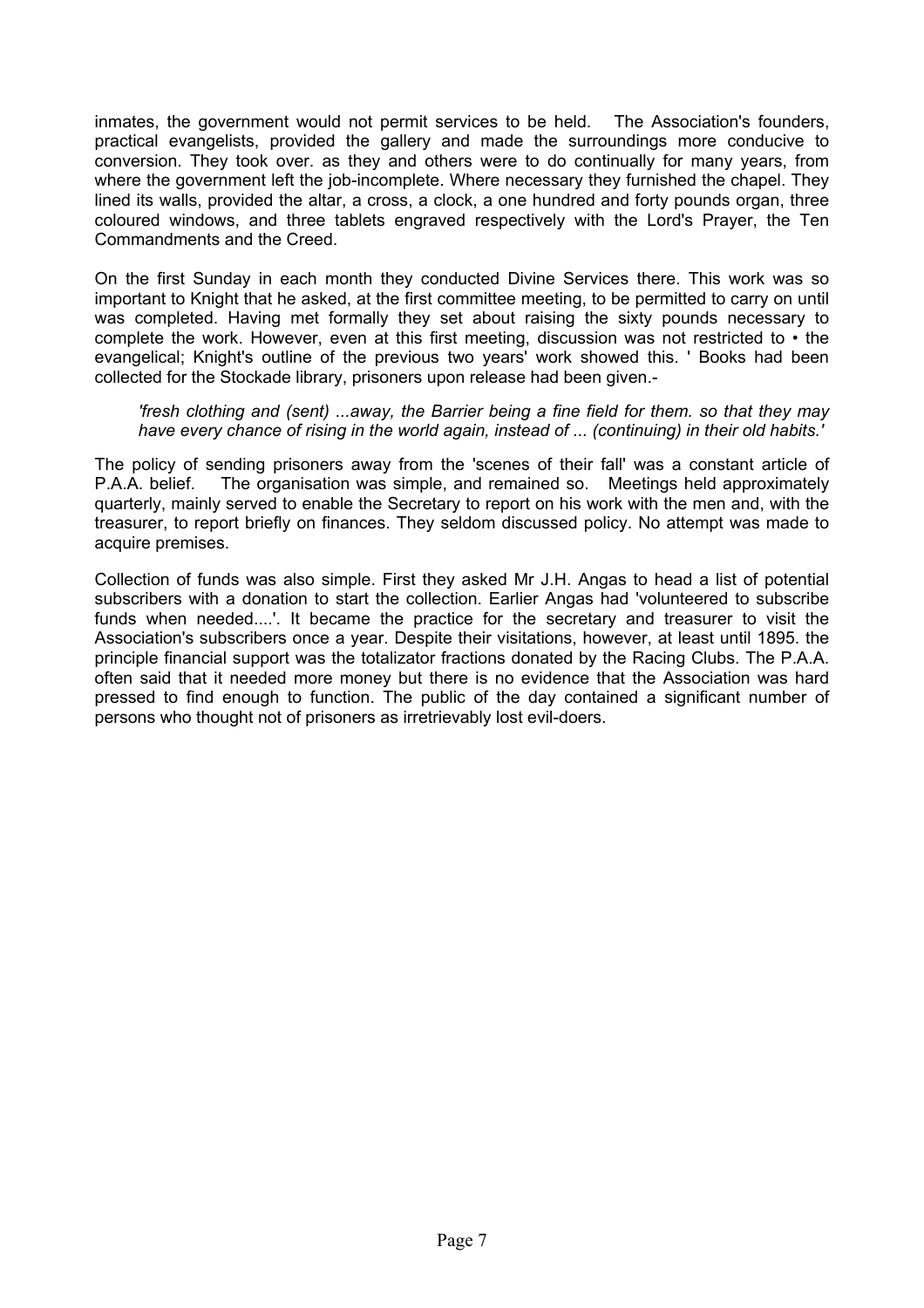### God Helps Those .

The Association was always well received by the Prison authorities. Their early request to hold monthly services was agreed to and willing cooperation extended. In a letter to the Association, written to be read at an A.G.M. and printed in the Register the Sheriff spoke well of the P.A.A. He mentioned that, 'Investigation into each case, extending to other sources than prison records, was made before aid was given. Not only was the Sheriff willing to assist by writing a letter of praise but he added. This department and the superintendent of the Labour Prison will always supply such reliable information as they possess to aid your efforts'. By 1905 cooperation extended even further,

The Superintendent of the Yatala Labour Prison (forwarded) to the secretary each month a list of the men to be discharged, with particulars regarding 'their conduct and the period of the detention...

The Association was composed of reformers. For them it was not a cliche to repeat: 'It's never too late to mend'. Upon that belief their spiritual and physical rehabilitation work was based. Having accepted that their major task was reformation of fallen character they considered how best to achieve it. Their answer was simple: the prisoners must be appealed to, and when released, they must be kept from temptation and their good intentions nurtured by kindly assistance. The assistance was usually designed to help men to help themselves.

#### Crase stated their belief in the primacy of spiritual reform:

*'Always bearing in mind that to effect lasting reformation a man's soul must be touched, the association appeals first to the hearts of the men (with truth and song, the two greatest powers in the world) while they are in prison.* 

The Monthly Services were designed 'to raise and elevate the men and make them better'. They pursued the reformation of prisoners' souls with unremitting zeal and apparent success. Their services were not restricted to preaching and denouncement of past evil, but looked forward to reform. Overall the members of the Association had faith in the prisoners. Although they did not expect thanks for their work, or success with every prisoner, they carried out their mission with the belief that even the saving of one soul was worthwhile, and the hope of saving more. No man, or at least unhardened criminal, was forever lost and damned. For them it was 'a pleasure to try and uplift our brethren from the stages they have fallen into to a higher sublimer life'. Their methods reflected their optimism and pleasure.

They took with them each first Sunday of the month, some of Adelaide's leading elocutionists and vocalists. To accompany the singing they took an organist and by the end of this period almost an orchestra: a pianist, two violinists, a flautist, a cometist (whose comet, only for use at Services, was bought by the P.A.A.), a clarionettist, and still an organist. These performers had to travel from Adelaide to Yatala in traps each month. Both ladies and gentlemen freely gave their time and services to entertain the men. Every effort was made to render the 'service attractive to some of them who would not give it a thought otherwise'. There was none of the conservative attitude, that if one's standard service was not appealing, then rather persons stay away than the form of devotion be changed.

They made a real effort to attract, to consider the prisoners' tastes, and not to reject or neglect them if they did not care for the traditional solemnities. The policy was an outstanding success. Attendances at their services were far greater than at the other services provided. They attracted men from all denominations, though no one was compelled to attend.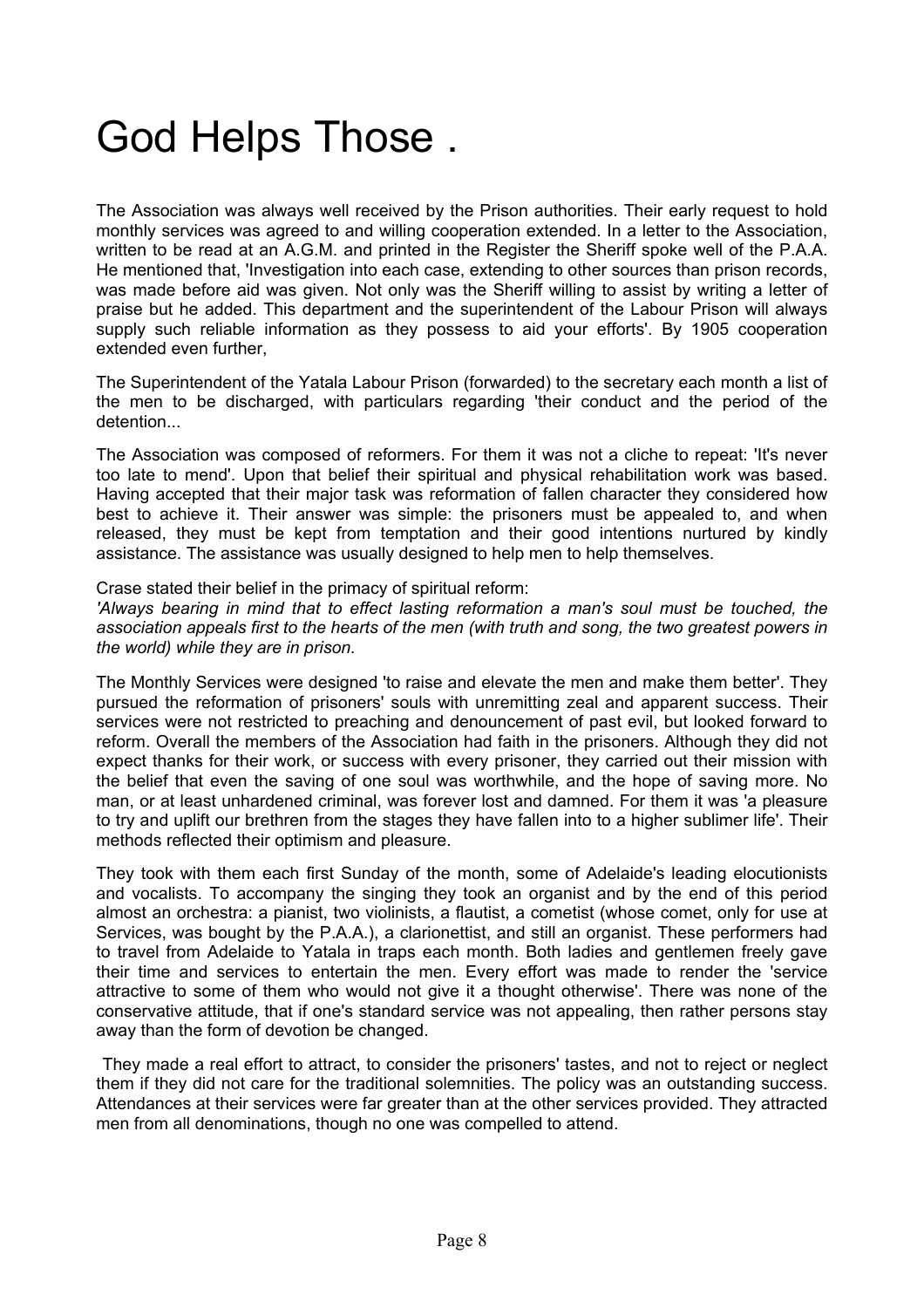## The Evidence

The Association placed great importance on the church services at Yatala Labour Prison and each year selections from prisoners' letters were read to prove their efficacy.

On this point the following letter from a recently discharged prisoner may be taken as a fair type of others received by the Hon. Secretary from time to time:-

"Dear Sir - As a recently discharged prisoner from the Stockade, I desire to tender to yourself and Society my heartiest thanks for some forty thoroughly enjoyable, encouraging and comforting services. Your monthly visits are most eagerly looked forward to as something not only to enliven, but with the feeling that it is good to be there, and I can say without hesitation that the moral and religious tone of the place is decidedly improved by them, and in many cases the improvement is lasting. Personally, I always feel a better man after each service, and although as yet unable to say that I feel the redeeming influence of the Saviour's love, I have most certainly been led to feel the need of it....'

Unlike this prisoner, some were completely converted. Occasionally, ex-prisoners were present at A.G.M.'s to testify to the good of the services. One declared them to be 'the brightest spots in the prisoners' lives'. Sometimes P.A.A. members would speak of the services and their good effects with tenderness and moving sentiment. If their attitudes were in some ways still harsh and a little puritanical towards the prisoners, none of this showed when they spoke of the response to their services. No description, however, surpassed the following in the Register:

It is not an uncommon occurrence to hear a singer's voice falter and to see a tear glisten as a prisoner, stirred to some tender recollection by the melody, drops his head in his hands. Those who attend are not preached at but the speaker forgets the past. and speaks words of comfort for the future. The appreciation of the efforts of the society that exists among the men need not be dwelt upon when it is mentioned that the attendance is almost invariably 80 or 90 per cent.

The attendance quoted was probably slightly exaggerated, but the men's appreciation was not . Not only did the Association provide a service to suit the prisoners, but the attitude of their speakers seemed to be in keeping with the men's emotional tolerances and needs.

The prisoners were not pressed too hard nor asked 'to utter any religious shibboleth to secure for them a fresh start in life'. If their efforts organising attractive monthly services were not enough to prove their desire to meet the prisoners at their own level, and entertain, not just deliver dry conventional sermons, then the special Song Service they conducted each Christmas decided the point.

As usual, a special effort was put forth on Christmas Day to make the service bright and attractive. The Rev. Thomas Lloyd delivered an admirable address, and the Archer Street Sunday School Choir, under the conductorship of Mr. Pash, rendered Christmas carols. The Hon. E. Lucas, M.L.C., gave an appropriate recitation and Mr. J.J. Veale acted as organist...

After each service spiritual and physical reformation mixed. The service over, its organisers did not leave immediately, nor did they reserve Sunday mornings for simple religious or social pleasantries, but proceeded with their efforts towards regeneration. Those of the prisoners who desired to speak privately with the preacher after the service were generally permitted to do so, and if any of them were to complete their sentences during the subsequent month they were seen by the Secretary of the Society with a view to help being extended to them when their freedom was regained.

For the P.A.A. faith without works was certainly dead: spiritual and physical rehabilitation went together. Although they usually commenced their attempts to save the men's souls before they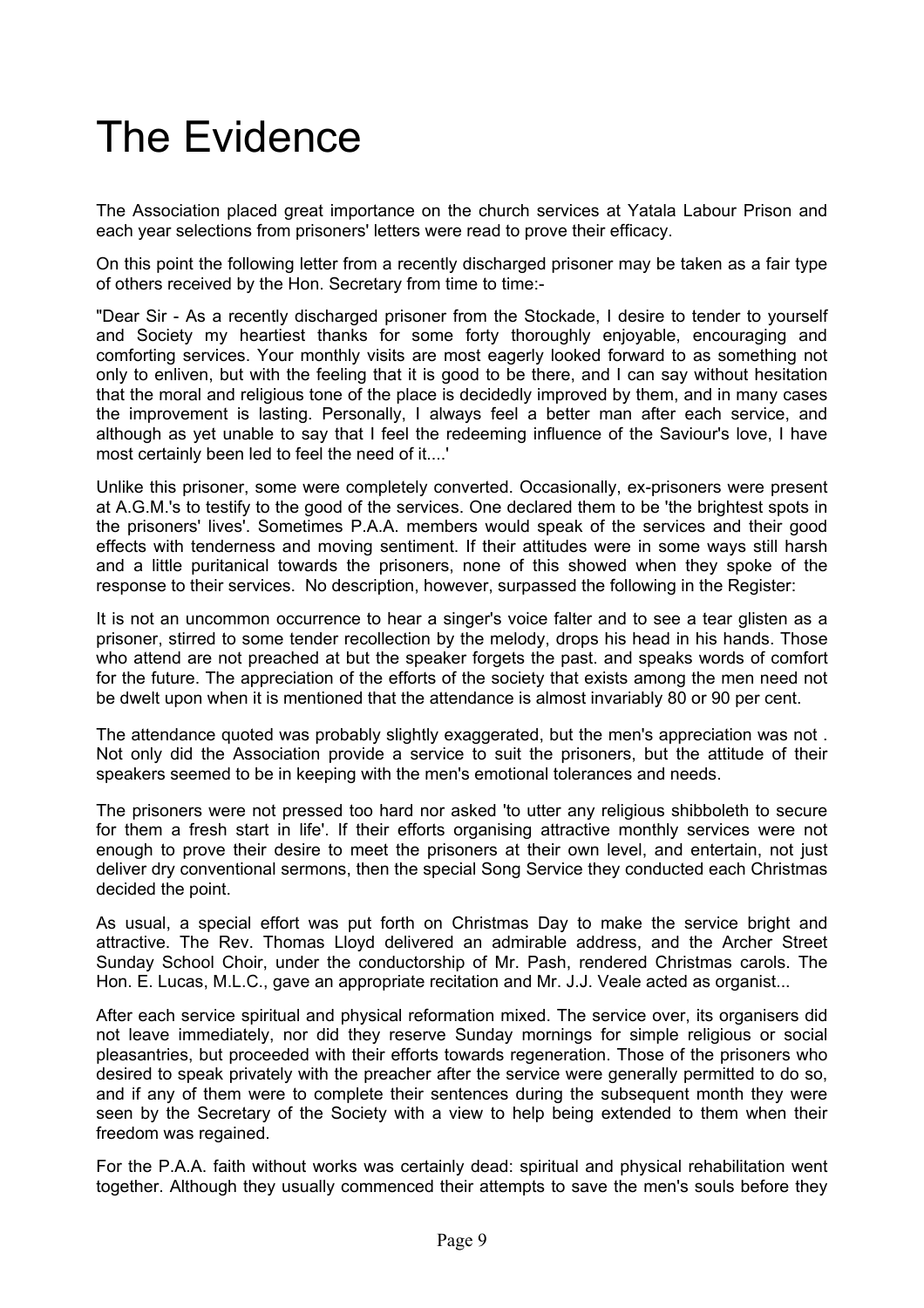ministered to their physical wants, they did not hold that the attempt to convert had to come first. Crase noted cases where 'moral regeneration (had) accompanied material success". And they helped discharged prisoners even if they had not shown signs of actual or potential conversion. Having appealed to the prisoners' souls they worked to keep them from temptation. They repeated their reasons for assisting men many times. The following was probably the most comprehensive statement of their attitude towards the material aspects of reformative work. It brought several recurring ideas and beliefs together:

*The Association's work proceeds upon the knowledge of the melancholy fact that scarcely anyone else in a civilised community occupies a more pathetically helpless position than the man who has legally expiated his offence against society, when that man, often entirely friendless and almost penniless is again turned adrift in the world.* 

The effect of prison life is naturally to weaken his power of initiative, and on his release he is subject to special and terribly seductive temptations arising out of his long alienation from social surroundings and his impaired self-restraint. In these circumstances, unless he is taken in a kindly way by the hand and assured that he is not wholly out of touch with his fellow-creatures, his lapse into further trouble is almost inevitable. Just at this critical point in his experiences this association intervenes.

They were understanding, fully and urgently aware of the immensity of the difficulties facing the newly released. They 'intervened' with cheer and assistance, and neither zeal nor dedication diminished. The ex-prisoner was alone and often friendless. He needed their intervention to restore his hope and self-respect, to comfort and advise him, to assist him to find work, and care for his most immediate needs for survival: to save him from temptation. A man unable to find work who returned to the company of his old associates, and frequented the scenes of his former life and fall was very likely to commit another offence, sometimes merely to survive, sometimes through weakness. The Association dedicated itself to preventing this. The scope of their activities showed, by its great diversity, not only their selflessness but also the depth of their understanding of the men's difficulties. In all their efforts. The objects were to minister to the physical wants of the unfortunate men... and at the same time to try to inspire them with higher spiritual ideals'.

In saving men from the temptations imposed by old scenes and old friends the association had always one simple answer: send them away. The best thing to do with discharged prisoners was to send them away from dangers where they were exposed to the witnesses of their downfall. Mr. Crase had endeavoured always to place as great a distance as possible between the men and their temptations.

They believed that the discharged should be kept apart from the city's Criminal kind. They strongly criticised the methods of the Prison-Gate Brigade.

He (Mr. Sowden) was not favourable to the barrack system of the Prison-Gate Brigade of the Salvation Army. They could not expect prisoners herded together after they had left the gaol to be reformed by their own mutual association, any more than they could expect a pint of ink to clarify a gallon of clear water.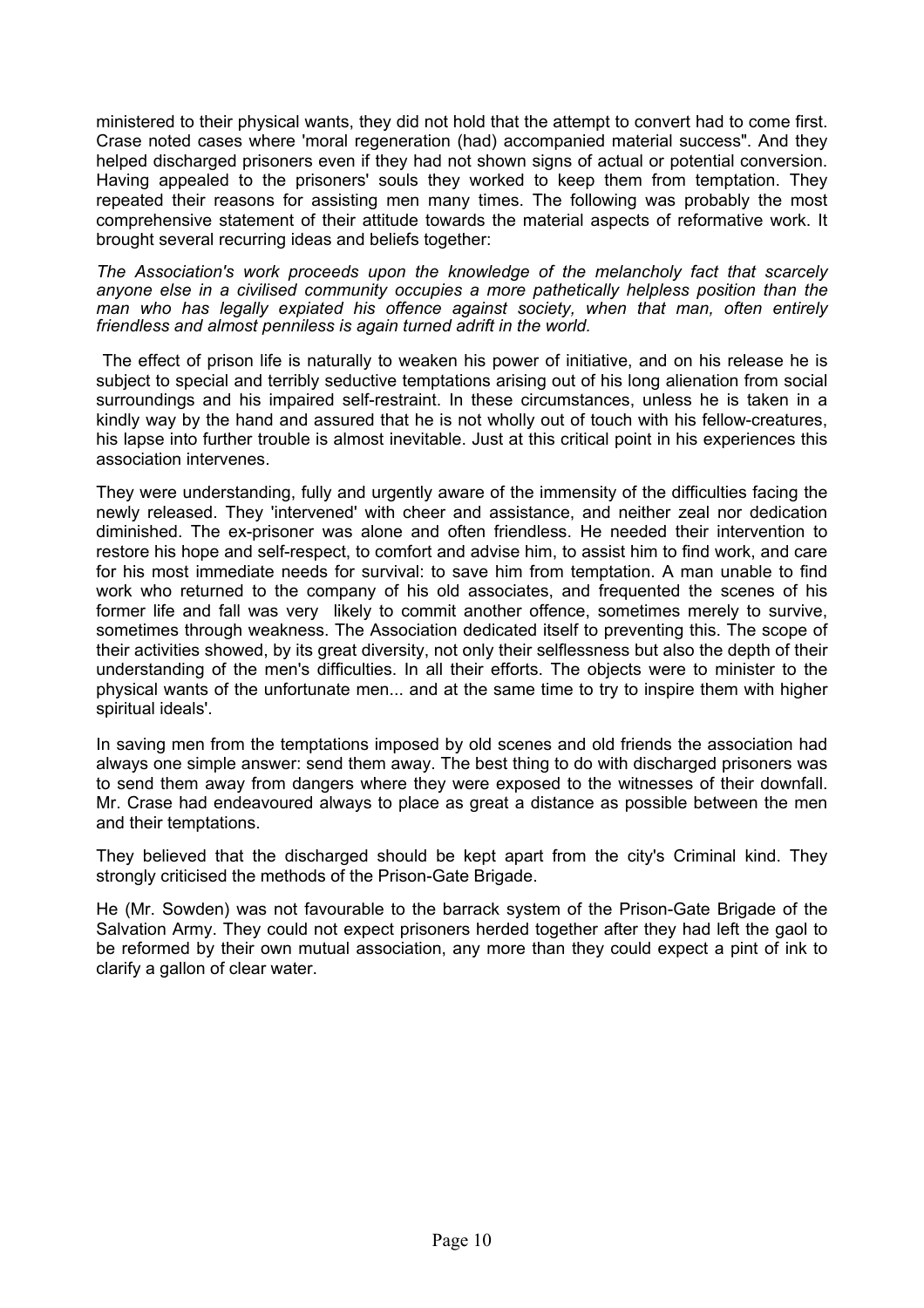## An Old Solution

Unfortunately quantification of the results of their policy was difficult. In 1892 and 1893 the per centage sent away was astounding: 100% and 90% respectively. The period 1889 to 1895 was the high water of voluntary "transportation". As all fares were paid by the Association until mid to late 1894, the policy used a large portion of their funds. They certainly believed in it.

The Association pressed for free passes for ex-prisoners. Among the many men who spoke for free passes was the Rev. J. Day Thompson. His reasoning was idealistic: The Government ought not only to dispense justice, but they should also act kindly as a parent and on the side of love. Motivated by financial considerations, as well as an indignation against the Government that was prompted by a concern for the prisoners, the Association's treasurer spoke on the matter:

The Committee thought that the Government might reasonably be expected to give prisoners when they emerged from the Stockade free passes to carry them back to their homes. (Hear, hear). This, however, was at present refused... The Society certainly objected to prisoners not being granted this privilege, as it simply meant that they would drift into the slums again and filter back to gaol. (Hear, hear).

They approached the Government personally in 1894 and it was 'mentioned with satisfaction' the same year that they were given free passes to the value of twenty five pounds. The passes, however, only carried men to the borders of S.A. As many were sent to other colonies, the P.A.A. still spent a significant portion of its funds on 'transportation'.

In the same year some men were started in small businesses in the city and suburbs. The next year although the bulk of prisoners were still sent away there were more efforts of this kind. Men were 'supplied with the tools of their trade' and placed in businesses or situations, near or in the city.

From then on less were sent away but the practice was still very significan; In 1896 and 1897 probably 30% or more were sent away, thereafter 45 to 50% is a likely, if conservatively low, figure.

The policy changed in another way too. Knight had stated simply in 1890 'we sent them away out of the Colony'. It seems likely that as the number voluntarily 'transported' decreased so too did the proportion going to the other colonies.

Their belief in the efficaciousness of "transportation" did not decline: rather they came to accept and exercise other ideas. They attempted to avoid temptation and give the new start in life by more practical efforts at home. The rapid increase in other assisting activities accompanied the decline in sending away.

Notwithstanding the decline in the proportion of prisoners sent away from nearly all assisted to about half, and the lesser numbers sent outside S.A., the policy remained', coupled with finding men jobs, the Association's most used and significant practical form of assistance.

*...they were sent away to the country, where they could be free from the dangers of city life, or if situations were obtained in the metropolis it was only in places where there was an immunity from temptation. (Hear, hear).* 

There was also an overseas aspect of voluntary "transportation". As early as 1890 one man was sent to India. Sending men to their homes overseas was usually accomplished by getting them a 'situation' on a ship, thus enabling them to work their own way. This was nearly always arranged by committeeman, E. Hounslow, who was the Seaman's Missionary at Port Adelaide. To have paid the whole fare would probably have been beyond the Association's means, and would have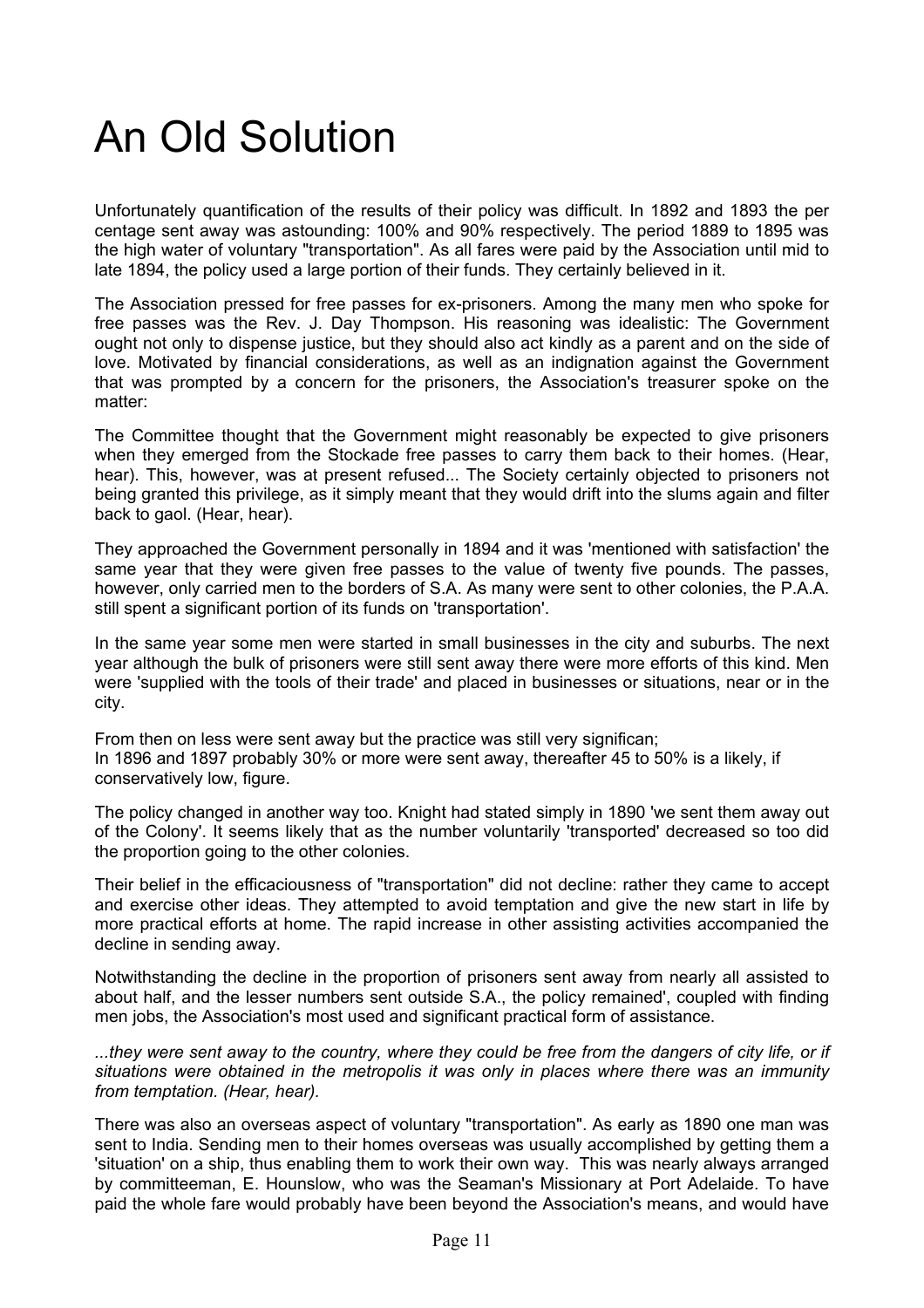too much resemblance demeaning charity: to help a man work his own way was to help him to help himself..

.Late in 1890 the P.A.A.'s attention was focused on two Indians. Re the case of Callow (a hindoo) Mr. Knight reported that Agi the priest went up to see him and it was thought that his sentence was hardly deserved, the Government said that if Agi would send him away out of the country they would let him go, the other Hindoo Adam Khan, his was a bad case. would have nothing to do with him.

Despite the 'badness' of Adam Khan, sentenced for life, he later was seen on board a vessel for India, passage four pounds was paid. Agi and Mr. Knight went bond for him to two hundred pounds each.

(In 1896)...Yep Sue a Chinaman imprisoned for life (was) sent away to China (being released by the Government) on condition that he left the colony for his native place .The Governor Sir Fowell Buxton and P.A.A. each contributed three pounds to his passage .The Association helped men irrespective of race and religious belief. For Christian colonials of English origins to so willingly assist pagan foreign criminals serving major sentences showed the depth of P.A.A. commitment to reform and assistance of prisoners.

To save men from temptations produced by hunger, lack of lodgings and inability to find employment, the Association gave them money, provided meals, shelter, clothes, and sought jobs. Material help ranged from the providing of tents to a set of teeth. Even for prisoners sent away these things were often done. Until they were able to catch the train or embark from Port Adelaide, they were fed and sheltered in the city, and Crase made 'certain so far as he could of the prospects of their employment at their destination'.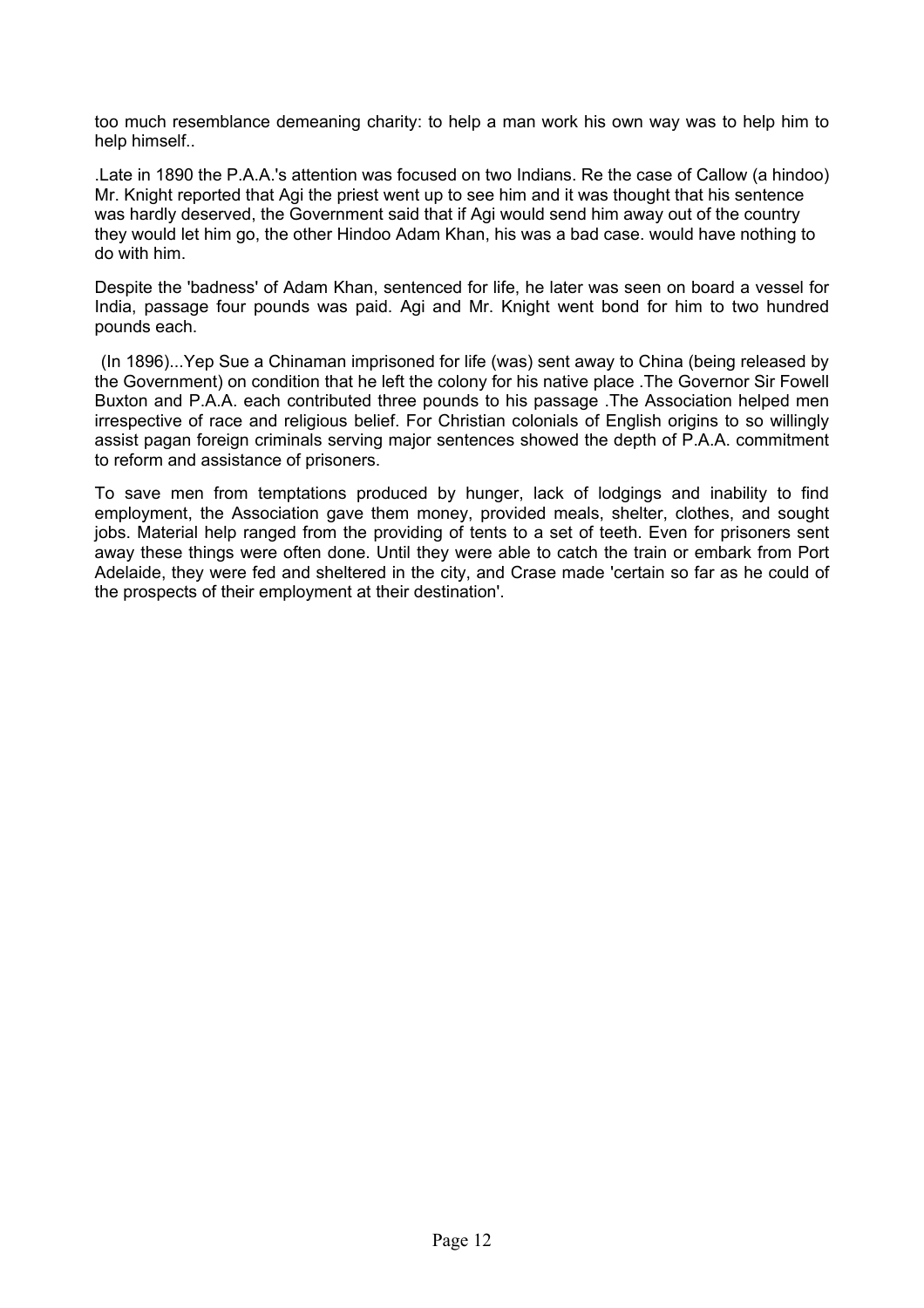#### Working Out Your Problems

The search for work for former offenders was a major task of those involved in Prisoners Aid work. Often positions were found on stations, particularly Elders', and at Broken Hill. One suspected that the gentleman for whom the P.A.A. supplied 'American cowboy clothes' was destined either to the former or a circus. Men were equipped with boot-making and carpentering tools. In two notable cases, where the tools were purchased wholesale, the selfhelp principle was particularly prominent. The men were given the equipment 'on the Hire Agreement system' and were expected to pay for it by instalments. One poor fellow was provided (gratis it seemed) with 'Hammers for stone cracking". Another was "started as an expert cleaner and presser".

In cases where that course seems to be the best the unfortunate fellows are assisted to start in some small business in the city or the suburbs, and these experiments have in the majority of instances been successful. In the highest sense these men are helped to help themselves, and in this way they develop thrifty habits.

Help was given in various ways. Some were 'started in hawking and trading in a small way with financial help'. One man was given 30 shillings to commence selling drugs. In addition the Association was willing to give freely 'the benefit of its advice'. Others were given small bags of articles to peddle door to door. The troubles to which they went were meticulous and thorough, their intentions kind. and they were careless of their own time. Although these efforts were commendable, in one instance their attempt to stimulate self-help was excessive.

Mrs. Crawford destitute and almost an invalid whose husband left Yatala 9 years ago; the Society helped with a little second hand furniture, potatoes, onions, lollies, scales and weights to sell to earn a small livelihood, the amount costing four pounds.

Wives and families assisted were probably few. This fewness, however, did not indicate lack of sympathy or holding back: the help given was either long-term or comprehensive (as in Mrs. Crawford's case) or both.

A Mrs. Bridges was paid seven shillings and six pence (? nine shillings and six pence) a week (for an unspecified time) until her husband's release. Later they sought work for the eldest son. When one prisoner's wife and family arrived from Ireland they were assisted with stretchers, pillows, mattresses, rugs and blankets, and in addition the wife and daughter were recommended for employment, which they successfully obtained.

The more subtle temptations to return to crime, such as loss of self-respect and self-worth, they also attempted to counter. They treated the men with warmth and kindness, believing that 'the power of kindness had a lot to do with restoring men to the paths of virtue. Offering them the Saviour's word of forgiveness and atonement may also have helped. "Transportation" helped too: it placed men in communities innocent of their pasts, except where their potential and actual employers were told of their records. Even sending away was done with kindness:

They did not give the discharged prisoner the money and send him away. For instance, Mr. Crase, amongst other things went to the station, bought the ticket, and saw that he was properly started on his Journey. That meant a good deal of work. Prisoners were not given a "good riddance" departure by a man eager to clear them from the colony but farewelled with a warm hand-shake and a word of cheery reassurance, by someone genuinely interested in them and hopeful for their welfare and reformation.

They visited the prisoners on week days and got to know them prior to release. Those visits... tended to humanise the men, and show them there were people who took an active interest in them' The Association's first female committee member, Mrs. E.B. Turner, the wife of a Baptist minister, wrote to friendless inmates. According to her report for 1905 she made 46 visits to the friendless and wrote 98 letters.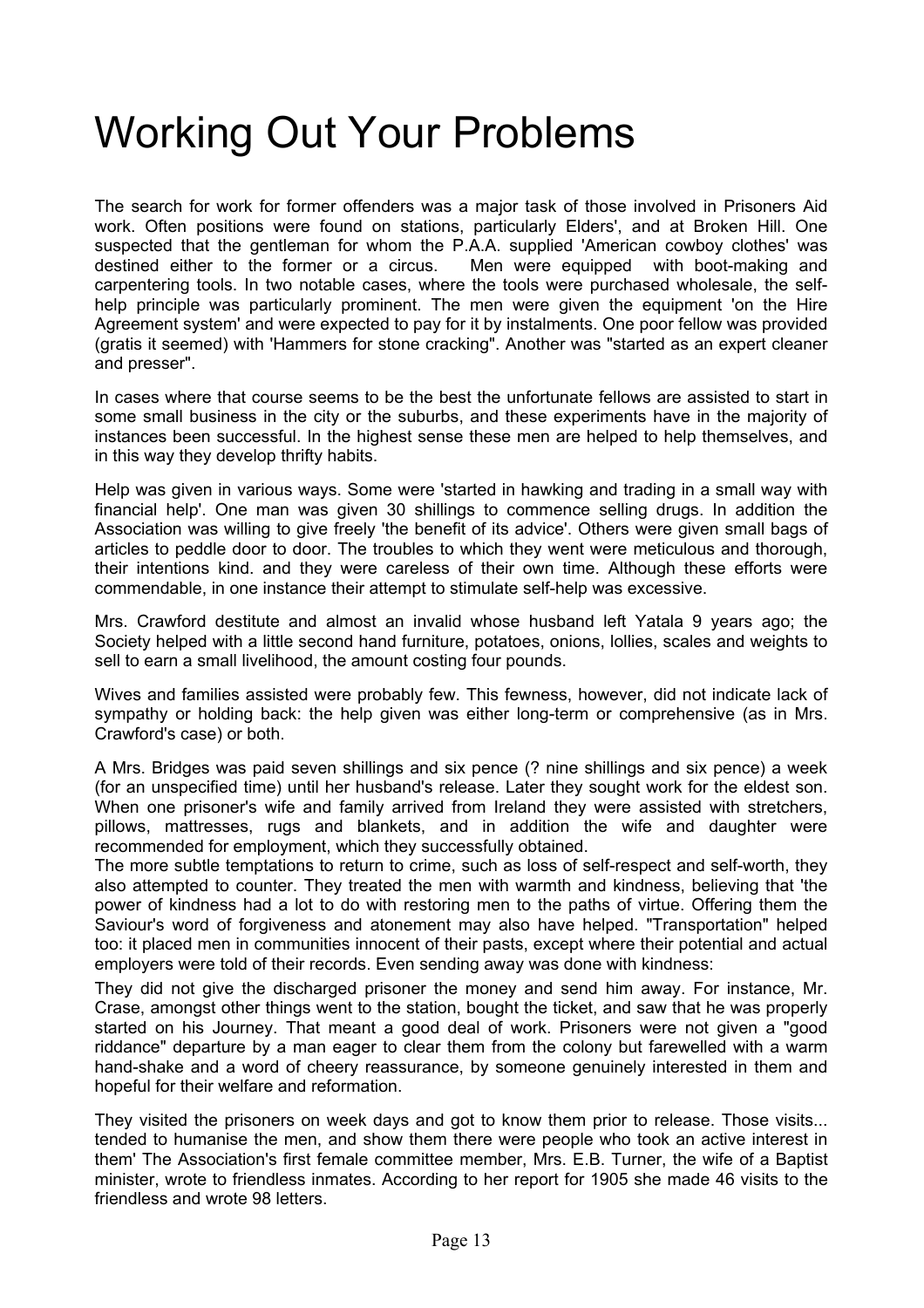In 1907 they started arranging monthly lectures. They became a permanent event. The first series was on first-aid. And the secretary eventually became involved in the trickiest of matters:

The secretary had another task added to the different kinds of work, namely to reconcile wives to their husbands - a most delicate operation.

The P.A.A. very seldom pressured for changes in the penal system, or sought the early release of prisoners. However, they occasionally sought the release of imprisoned foreigners. The plights of the Chinaman or Indian moved them and in these cases, freeing the man did not release him upon the Australian colonies. They assisted these men home. At least once they similarly assisted aborigines.

The Society has been very successful in securing the release of the two aboriginals sentenced to 10 years who had already served 4 of them for attempt to murder; after giving them blankets have returned back again to Alice Springs from whence they came.

They were though reluctant to assist Europeans. Their reason was pragmatic.

The letter of Michael O'Donnell a prisoner who has been confined to Yatala for 281/2 years, asking to assist him to get out of prison, in conjunction with the Government. But it was decided that while we were willing to do what we could for the men after they leave Yatala it was quite out of our province to meddle with the Authorities as we should only lessen our influence with them. For the same reason they refused requests from the Criminological Society and the Penal Reform Association for joint action. Crase was once instructed to reply to the Penal Reform Association -

*we do not consider it advisable to take any part as an Association lest the privilege which we now enjoy should be curtailed. We have however every sympathy with your endeavours to ameliorate the condition of prisoners...* 

Several P.A.A. members though, joined the Penal Reform Association.

Despite their general restraint they approached the government about minor matters closely related to their work. Apart from obtaining permission to hold services and later lectures, they lobbied for free passes, a subsidy, and to be given the money due to prisoners upon their release. They complained that prisoners' clothes were neglected, moth-eaten and unwearable by discharge time.

Once they sought a more radical end:

It was... proposed that a deputation wait upon the Government asking that the men be permitted to work so as to save money, either to send to their families or to be saved up for themselves when they are discharged. It remained only a suggestion.

Most of the Association's practical and spiritual actions were enlightened, appropriate and understanding. But some were hard. Nearly all of these were the products of a strong Puritan element in their religious beliefs.

During the first book collection the secretary noted that '500 volumes had been received, 350 were suitable for the prisoners use. and the balance were distributed among the guards, etc.'. From 1889 to mid-1892 ladies sometimes conducted the monthly services. The Sheriff became a little 'timid of the ladies continuing' and held that the Chief Secretary's permission be sought. This v/as sufficient for the P.A.A. to ask the ladies stop: it 'would likely do harm', 'as some of the men got their passions disturbed'.

The Association was firmly opposed to 'drink'. In 1892 the committee, after carefully investigating the cases during the past 4 years, found that drink is the cause of at least 75 per cent of the downfall of the men. and they cannot but lift their voice against this scourge...

They took three actions, in addition to public protest, to deal with the menace. They asked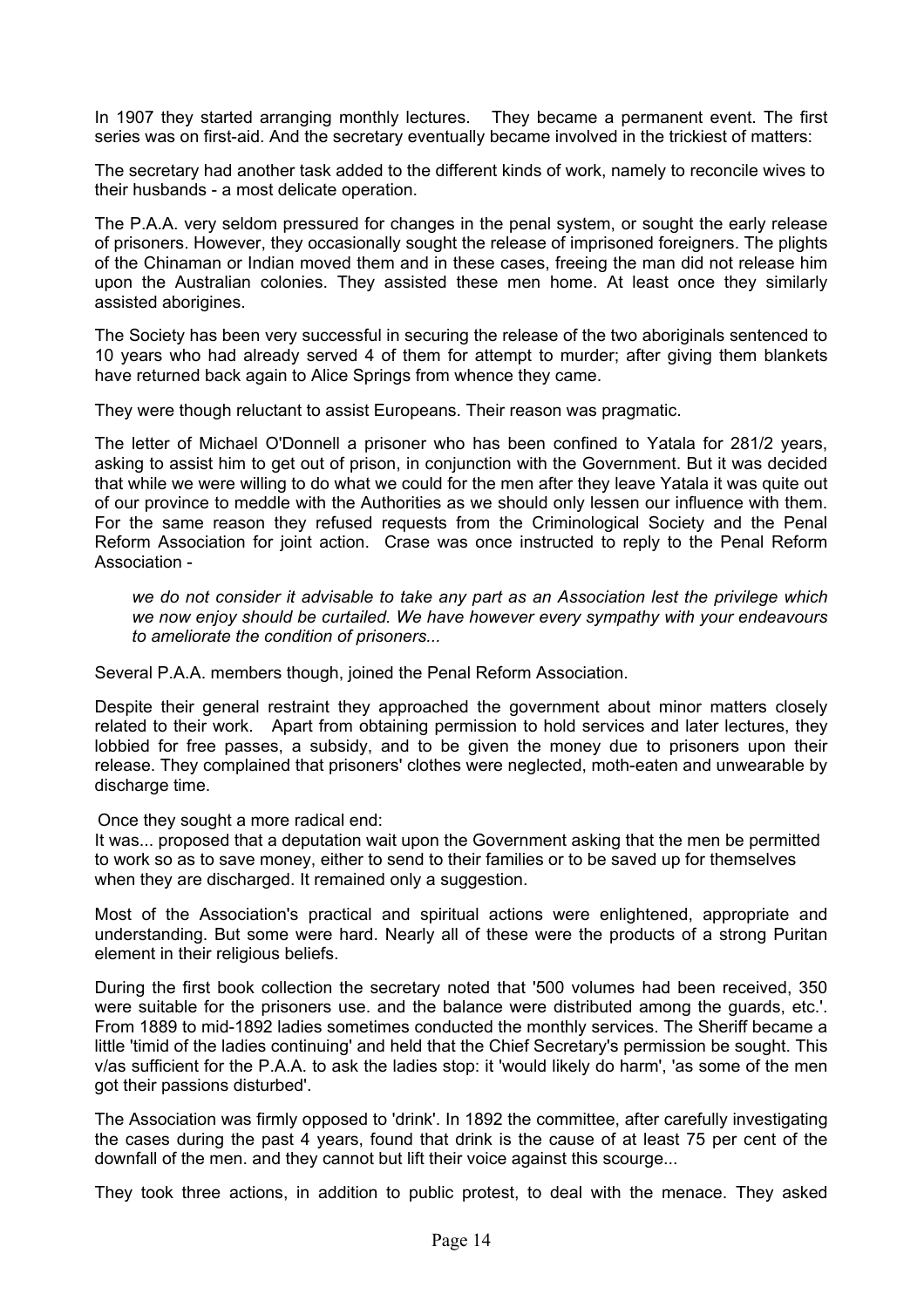prisoners to sign the pledge: an aim still pursued in 1914. They asked the government to grant this Society the power to control the money which they (the prisoners) receive on their discharge, so as to prevent so much waste in drink...The request was agreed to, probably in 1899, provided that the prisoner consented. To the Association's regret, only a few 'availed themselves' of the "service". Lastly they lobbied against the brewers' custom of sending free beer to the Stockade at Christmas. Mrs. Turner, the wife of a Baptist minister, enlisted the aid of the Women's Christian Temperance Union and by 1907 the practice was stopped. To compensate for the loss she organised annually, 'Christmas Cheer', consisting of cakes, fruit, milk and tea. These manifestations of Puritanism were pursued in the belief that the prisoners would benefit. They sprang from the same religious drive that produced the Association's most selfless and dedicated workers.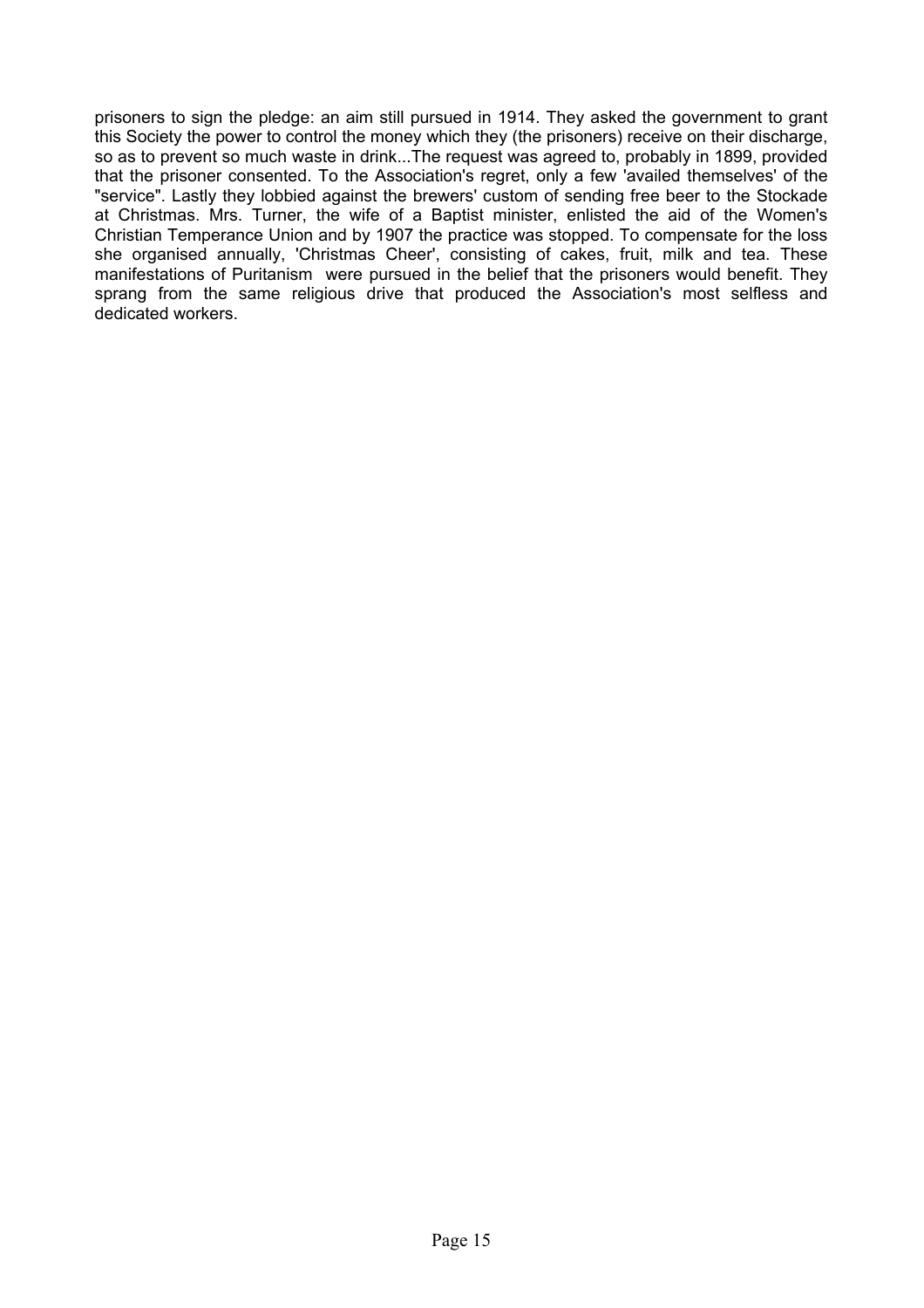#### Hitting the Wall

There was, however, an area where they tended to take a very hard, yet understandable line. While the Association was full of hope and willing help for first offenders, as a man's number of offences grew some members' attitudes hardened abruptly. This was most noticeable in Theodore Hack and Sowden. Both. especially Hack, were motivated by the desire to reform prisoners. Hack believed that 'most of the prisoners were young men susceptible to good influence' and that 'the first offenders were those who would be mostly benefited' by their aid. The criminals though, 'had been helped more than they should be'. This attitude was probably common amongst those who held a distinction between first and later offenders. Sowden's opinions, if he meant them seriously, were far harder. ... men after their first experience of life in a labour prison were then, and then only, in the plastic stage in which some might be done with them. One criminologist had declared that a man convicted a second time of felony would always thereafter be a felon. (Through repeated offences) ... were involved professional criminals - men who really took a pride in their wretched defiance of the law - and for these, humanly speaking, there was very little hope. Indeed, some French authorities on the treatment of criminals seriously suggested that after a man's third conviction of a grave offence he should be placed in a lethal chamber and unmercifully done to death, for the same reason as that for which snakes are killed - because they are a menace to the community. He was. of course, aware of the beautiful teaching of Tennyson's introductory verse to "In Memoriam" -

*I held in truth, with him who sings To one clear harp in divers tones. That men may rise on stepping stones Of their dead selves to higher things.* 

It seemed, however as if at a certain stage in some men's lives those stones formed an impassable barricade, instead of a means of ascent from bad to good.The necessity of preserving discipline in the prison subjected men to an unceasing clockwork-like precision of action. They must indeed be treated like little children in some respects and like sin-hardened reprobates in others. Upon the prisoners' release .... the public ought to show practical sympathy with the fallen by taking world-wearied men by hand in the time of their great crises - when everything seemed against them - by feeding them if hungry, clothing them if naked, and ministering unto them at all times in a brotherly, practical way; so convincing them that the social system had a place for even them and that the wonderful divine economy which took account of the fall of a sparrow embraced them also in its gracious circle. Some years later Sowden repeated his sympathy for the theory of the Frenchman. There was in Sowden a tension which may at times have found likenesses in others, especially men like Moncrieff. His comments embraced the harshest and warmest P.A.A. sentiments. This oscillation between callousness and compassion indicated that even in the most devoted, prolonged ministering to criminals could result in at least momentary self-doubt, and a savage out-of-character solution to that unrepentant, unreformed, refractoriness that failed to respond to kindness.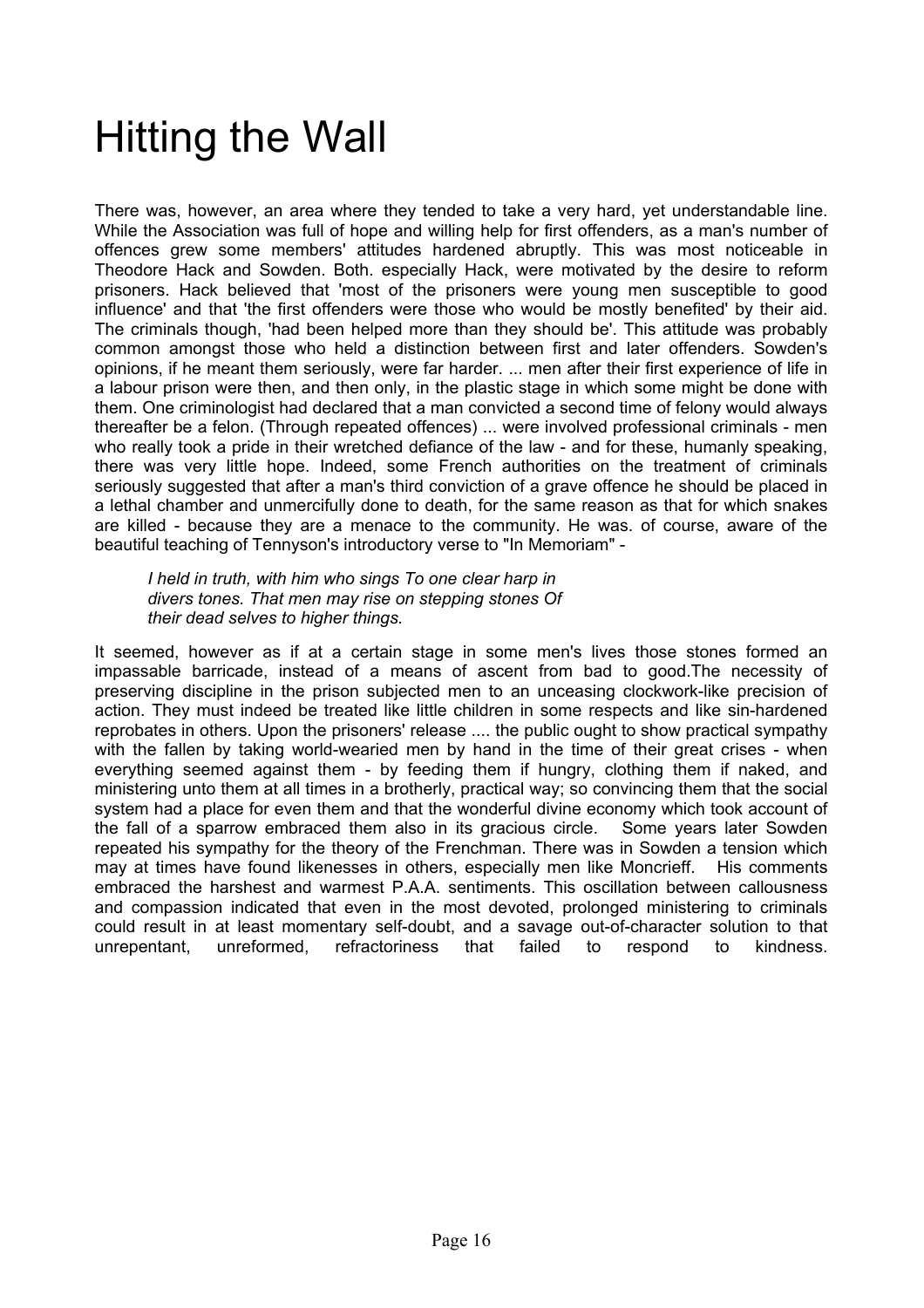#### The Record

Throughout this early period the bulk of the Association's work was carried out by secretary Crase. His principal support usually came from the Treasurer. Between one and five other members of the committee commonly helped. The chief activists all gave their labours willingly and honorarily. and as a result the Association was always run with extreme economy. Working expenses were frequently below ten pounds a year. Money was chiefly spent on postage, advertising, meetings, and the hire of traps to take parties to Yatala for Divine Services. Without fail Crase was the hardest worker. To Mr. Crase they were deeply indebted, as on the average he gave two days a week of his time to the work of the succour of prisoners.

He was the epitome of the Association's selfless drive and unremitting zeal:

even if he immodestly and continually said so himself. Crase wrote all the minutes and delivered all the annual reports from 1889 until his death in 1922. Self-praise had a consistent part in his publicly delivered reports to A.G.M.'s.

These gentlemen (referring to Hack and himself) have continued with unabated zeal their selfimposed labours in the interests of humanity; and the committee feels that no eulogium which it could pronounce upon them could exaggerate their merits.

Despite the lack of restraint Crase was truthful. Others, among the prisoners, consistently praised him. Crase read to each A.G.M. a selection of pieces from prisoners' letters. This served to prove the good coming from the Association's work.

One attested to Crase's sympathy for prisoners:

*The kind and feeling way in which your worthy Hon. Secretary treats a man at once puts him at ease, and convinces him that he is not alone or uncared for in the world. I would like to specially thank the Secretary for the kind way he put a few extra shillings in my way. Such tenderness and consideration to a man's tender feelings cannot be too highly appreciated.* 

Crase's regard for men's feelings enabled him to work closely with prisoners. He was the chief agent of the Association's material help. In 1918 the committee met in his absence and in recognition of his 29 years' service and 70th birthday, granted him one hundred pounds honorarium. It was the first money given to him. In 1920 the secretary was awarded an annual fifty two pounds. Crase died shortly after. To attract a new and professional-type charity worker the Association offered two hundred and fifty pounds a year. Others were selfless and kind too. A.B. Moncrieffs selflessness was marked by a self-denying devotion.

He knew nothing more depressing than a visit to the Stockade. If they were working for the thanks they were likely to receive they would be disappointed. If. however, they were working' for the good the Society was likely to do they would have their reward. (Hear. hear).

This selflessness, without the slightest prejudice or malice towards criminals, was most strongly expressed by the Treasurer, S.B. Hunt. Referring to Lord Kitchener he said that

He believed God cared more for the man who had conquered himself than for a man who was chief of an army. He was glad the association had done something for a man like that. (Cheers). Despite occasional harshness, the Association's attitudes and actions were dominated by humanitarian sympathy.

The mission of these religious men was carried on without sectarian bias. This in part accounted for their success. The committee claimed that they had reformed a significant number of men. Estimates were many and varied. Sowden was conservative, saying that in its first twelve years 20 or 30 men had been 'reclaimed'. Others claimed more successes, but gave no figures. Numerous letters from prisoners and public backed the members' claims that they were performing a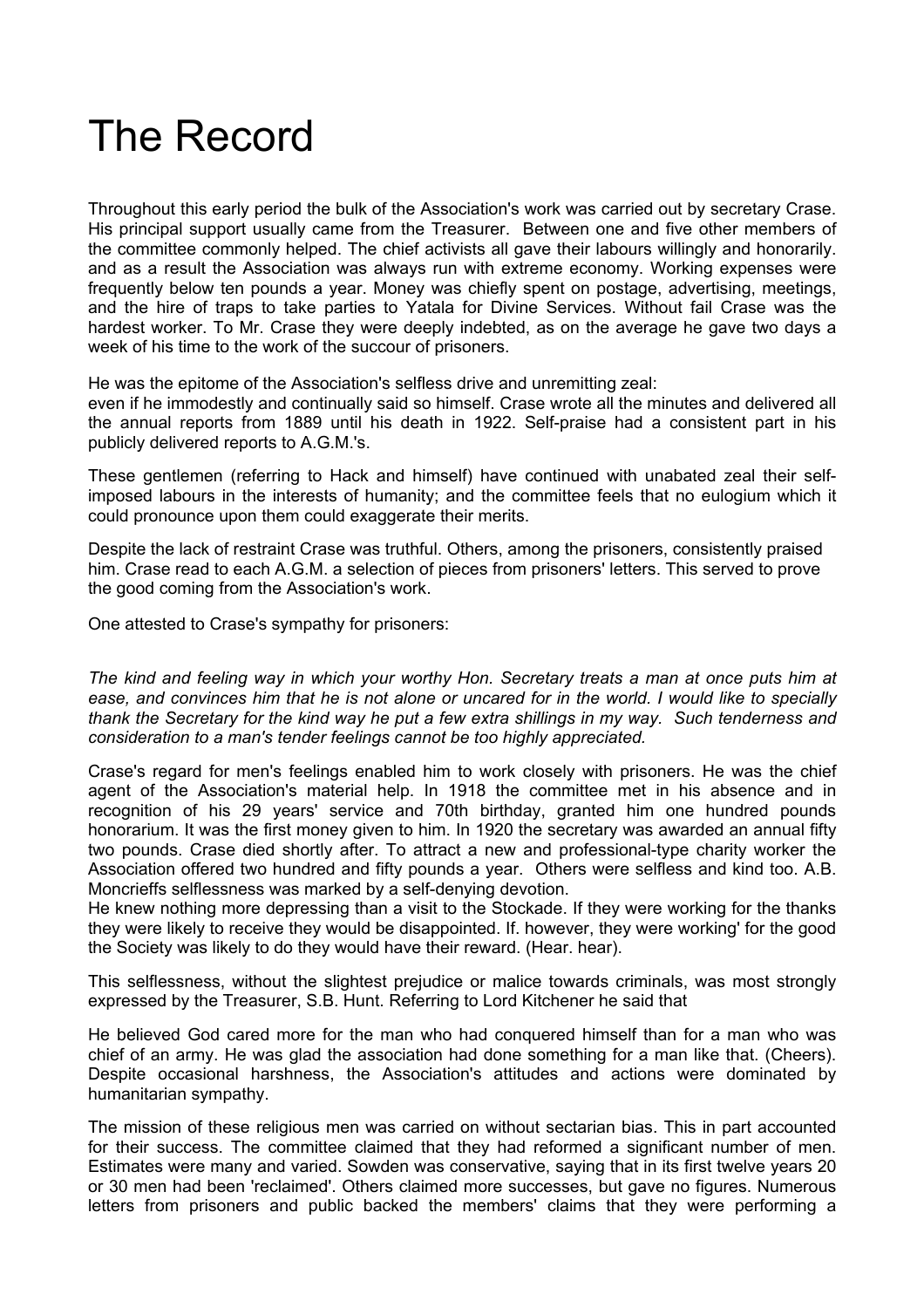worthwhile service. They frequently claimed that re-conviction, especially of first-offenders, "was diminished by their work. Prisoners attested to this, to the good done by the Divine Services and to the kindness of the Association's officers.

There is no place in Australia where so much is done to help a discharge prisoner as is done in South Australia. In Adelaide there is a society which is, without a doubt, the finest of its kind in the world. I refer to the Discharged Prisoners' Aid Society. In Victoria and New South Wales they have Prisoners' Aid Societies which are run by paid officers and do very little (if any) good to anyone except the paid secretaries. The Adelaide society is managed and all the work carried out by ladies and gentlemen who do not receive one penny for their work. but who do it all for the love of their fallen fellow man.

The Association was always one of those few societies whose members were unceasingly active, whose time spent in charitable work probably exceeded the time spent talking about it. They were always ready to assist. Perhaps their reliability was their greatest strength and achievement:

*'... it is a grand thing to feel that if ever I should want real sound help I have friends in your society who would help me along in life.'*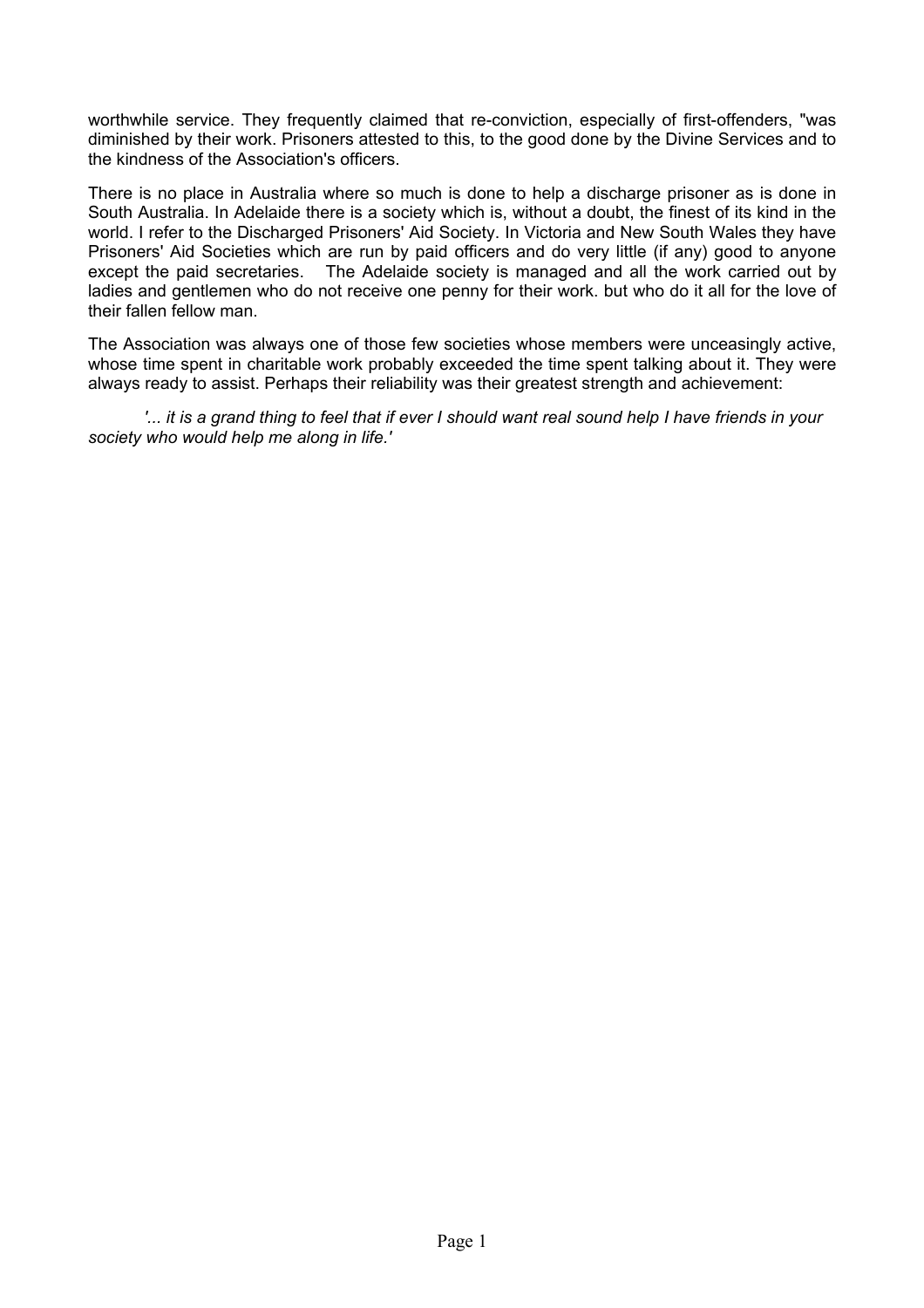### The By line

*There is no place in Australia where so much is done to help a discharged prisoner as is done in South Australia. In Adelaide there is a Society which is, without a doubt, the finest of its kind in the world. I refer to the Discharged Prisoners' Aid Society ..... managed by ladies and gentlemen who do it all for the love of their fallen fellow man.'* 

*Letter from former prisoner to The Advertiser 18th August 1913* 

In 1852 the Imperial Government stopped South Australia transporting its worst law-breakers to Van Dieman's Land. and the Colony's response was to introduce a system of hard labour, tight security and discipline. These were most strongly enforced at the quarry-sited Stockade (Yatala Labour Prison) built specially to receive those previously transported. It commenced operation in 1854.

Rock-cracking was the cornerstone of the new system. Hard labour and separate confinement were its dominant features. A hard worked man would not wish to return to gaol, would earn his keep while there, and emerge a better man. Although not considered as significant as hard labour, semi-solitary confinement was probably more rigorous and punitive. In theory men shut in cells each night had little time to plot escape, but much time to reflect on past mischief. Inmates were locked in separate cells for over half the day, and silence was enforced as far as possible while the men worked. In practice separation was more likely to cause mental breakdown than moral regeneration. Failure to realise this indicated a lack of understanding of the oppressiveness of denying man his social nature - there were few who attempted empathic consideration of the prisoners' lonely hours.

The Colony's first Probation Act was passed in 1887 - proposed in Parliament by Maurice Salom, MLC who said -

*The manufacture of gaol-birds is one of the processes which the majority of existing systems of justice and prison discipline carry out to the greatest perfection. The most numerous class of offenders are those who drift into evil courses simply because they have made one false move and find it easier to go on as they have begun than to retrace their steps.'* 

The citizens of Adelaide in the 1880s were highly interested in crime and criminals. 'fallen' women and reformatories. Adelaide's social welfare activists had for some years been busily selfemployed in numerous welfare institutions attending to the needs of the sick, the destitute and the poor. During the 80s several existing charitable, religious and moral pressure groups directed some of their efforts to a field new to them - the rehabilitation of criminals.

It was an era of close newspaper attention to law-breaking and the treatment of the convicted, and the public contributed many letters to the newspapers on these subjects. The 80s were characterised by sternness and an especially severe public attitude to larrikinism and sexual crimes against young girls. There was however at the same time a growing element of sympathy and leniency in other areas. This is shown in an editorial in The *Adelaide Observer,* a weekly newspaper, prepared to limit capital punishment to "murders of a specially atrocious character' - a view which would find wide acceptance a century lateri It showed also in the general acceptance of remission of sentences on great public occasions - such as Queen Victoria's Jubilee, and the community's interest in the treatment of prisoners and aborigines. Significantly it showed also in the ease with which charitable organisations collected funds to assist prisoners.

In 1882 the *Observer* commented that although the boys at the reformatory were taught a trade, when they were released they had no place to go. The paper did not suggest that the government help them. Instead it referred to a *philanthropic gap* in the established voluntary welfare associations. There was no disputing the respective roles of government and community: it was tacitly accepted that once the transgressor left gaol the government washed its hands of him. The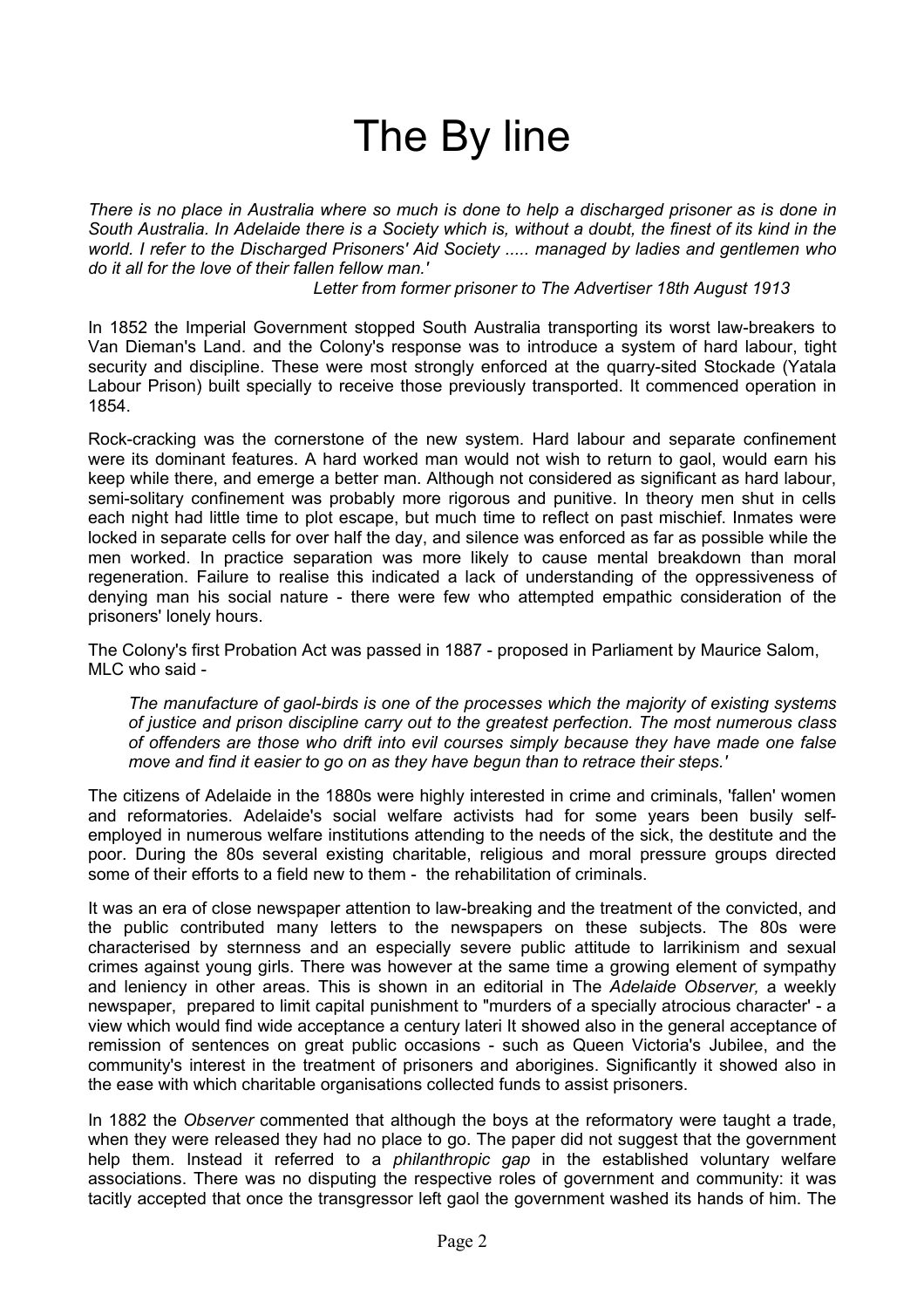small sums given to released prisoners were hardly sufficient to establish them either in lodgings or useful employment. They also needed friendship and advice.

About two years after the comment by the Observer there was a protest against the deficiency of charitable effort in this area by the Adelaide daily newspaper. *The South Australian Register,* and one of its journalists took a very active part in the following story. The origins of the Prisoners' Aid Association (P.A.A.) - now Offenders Aid and Rehabilitation Services ( O.A.R.S. ) - are clear in outline but lacking in some details. Considerable detective work is needed to put the story together. The first treasurer of The Prisoners' Aid Association, Mr G.C. Knight, said, in July 1891:

*The idea of forming a Prisoners' Aid Society was started nearly five years ago (1886) by the Rev. Mr. Rawson (actually Rawsthorne - the Bishop's Chaplain) who at that time was a member of the old Adelaide Benevolent and Strangers' Friends Society.* 

Rawsthorne was resident in Adelaide for only 2 years around 1884-6.

Knight went on to say that:

*The work was continued until 1889 when a special representative of The Register visited the Stockade (Yatala Labour Prison) and wrote a series of articles.' After the publication of those articles the work of the Society was supported by the public and so experienced increasing success. The journalist with the South Australian Register who wrote the articles to which Knight referred. was William John Sowden who later made the following comments -* 

*The Association had a romantic beginning. It was the result of the influence of one of Victor Hugo's novels, "Les Miserables", which depicted the wretched persecution of prisoners under the penal law"* 

He did not note that Hugo wrote about the old French penal system, nor did he say who read the novel. Perhaps it was Mr Rawsthome! Unfortunately those comments, from PAA sources, leave almost all of the story untold. The origins are largely to be found in the records of the Adelaide Benevolent and Strangers' Friends Society and the Charity Organisation Society which were founded in 1849 and 1884 respectively. The common aim of these societies was that of all 19th century philanthropy, namely *'to inculcate a spirit of independence in the poor, by encouraging selfhelp, diligence, thrift and sobriety'.* This standard Victorian approach was to become typical of the PAA's charitable work.

The formal, written PAA story begins with an Executive meeting of the Charity Organisation Society on 20 January 1885. The question of initiating a Discharged Prisoners' Association was discussed and it was resolved to bring on the matter at an early date as amalgamation with the Adelaide Benevolent and Strangers' Friends Society was about to take place.

This amalgamation occurred on February 9th, 1885 when the South Australian Strangers' Friends and Charity Organisation was formed. This new society set up a number of sub-committees including a 'Prisoners' Aid Committee'. This sub-committee was called to meet on 2 July 1885 to consider 'Aid to Discharged Prisoners' but was adjourned because of the absence of the Rev. A.G. Rawsthome. Another meeting of the subcommittee was scheduled for 28 August 1885 but achieved nothing as only two members - not including Rawsthome - attended.

At the first annual meeting of this new society held on September 30th 1885, two contradictory views were put concerning aid to prisoners. One speaker said that there was neither 'satisfactory plan' nor a society for helping them. Later the Hon. Scott MLC stated: "The functions of the Discharged Prisoners' Association had been taken over. and a good deal was expected from this branch of the society.' A somewhat puzzling comment as to date no other reference has been found to this Association and it appears that little if any such functions even existed to be taken over. It was also stated at the same meeting that the committee intended 'to organize some efficient scheme for the purpose (of assisting discharged prisoners).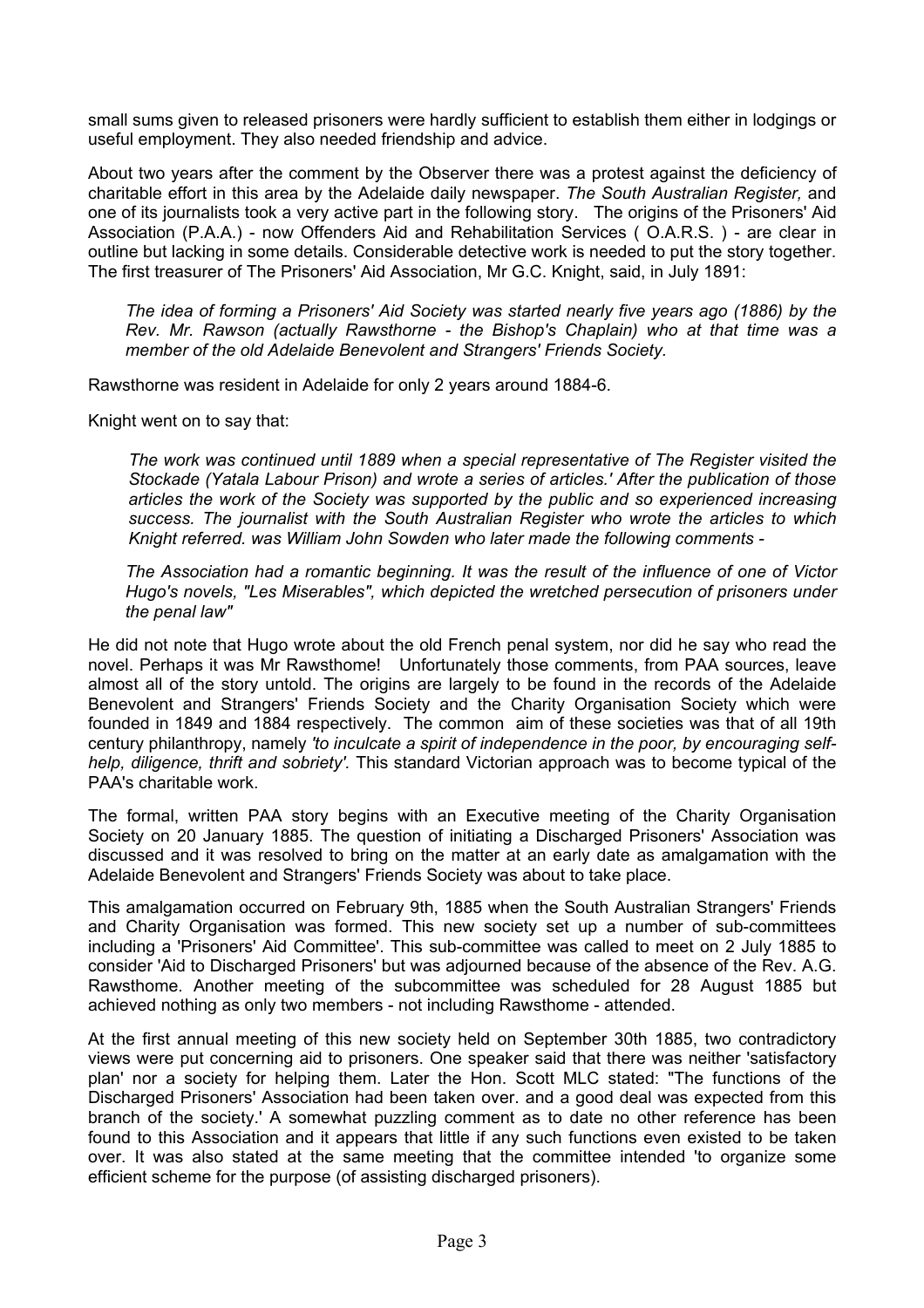On October 8 the Committee for Discharged Prisoners met and amongst other recommendations asked that the money given by the Government to prisoners upon their release be given directly to the Committee to spend as they saw fit on the prisoners' behalves. They also wanted to be told seven days in advance of a prisoner's release so he could be met at the prison gates. They Intended to work with prisoners from the Stockade, the Adelaide Gaol and the hulk - a prison ship. They put these proposals to the Government. They met again on 12 October 1885, but no developments were recorded.

No significant progress had been made by the time of the next annual meeting on September 27th 1886. The Rev. W.R. Fletcher said that 'He would like to see something done to aid discharged prisoners, but was afraid the Society was not yet in a position to undertake the work, which required elaborate machinery.' Mr. W. Gilbert MP said that 'Aid to discharged prisoners required more supervision and management than the Society could give.' The Secretary (Mr. C. Lyons) said that the Society had afforded aid in the ordinary way to displaced prisoners. They had no special machinery to deal with the matter. The second annual report of 1886 recommended that a 'special Standing Sub-committee' be formed to aid discharged prisoners. Yet they already had formed one.

At a Full Committee meeting on 17 January 1887 a Rev Mr Whitington called attention to the question of Aid to Discharged Prisoners ... no reply had ever been received from the Government. A Deputation was sent to the Chief Secretary, after which there are no more minuted references. Strains within the amalgamated society then caused its dissolution which occurred formally on 31st May, 1887. It reverted back into its constituents and after this, according to one source, some of the members of the reconstituted Adelaide Benevolent and Strangers' Friends Society commenced experimental work with prisoners.

They restricted their attention to the Stockade at Yatala. and referred to themselves as the Prisoners' Aid Society or Committee. The Strangers' Friend Society... "provided its goodwill whenever the Prisoners' Aid Committee were in financial straits by giving a little money.' Will J. Sowden was one of the committee, and in 1889, as special representative of *The Register,* he visited the prison. The publicity his articles gave to the prisoners' needs and the success of the experimental work probably led the workers to form the PAA, for early that year (according to Sowden looking back from 1928) they 'banded' themselves into an association and held their first formal committee meeting.

That first meeting, of which the minutes still exist, was held on 18 July 1889. At it 'the Treasurer, Mr G.C. Knight, gave a resume of the work of the Prisoners' Aid Association - that 'it had been started 2 years ago (in 1887).' This suggests that the PAA developed more from the experimental work of Adelaide Benevolent and Strangers' Friends Society members than the preliminary efforts of the Charity Organisation Society. The minutes also noted that *The Register* had been of assistance. Shortly after the PAA printed for private circulation *Notes on the Stockade,* a pamphlet compiled from Sowden's series of Register articles. It was printed to raise money to aid prisoners and complete the decoration of the newly built church at the Stockade. The latter was well in progress, but required another fifty to sixty pounds. Books and clothing were also sought.

Until this appeal the founders had financed their own efforts, supplying most of the two hundred pounds spent before officially forming the PAA. In taking up their task the founders were eager to have the Prison authorities on side, and so asked Sheriff Boothby to be their patron. His name appeared prominently, always above theirs, on the initial publications; and they never seemed to miss an opportunity for praising his assistance, kindness and so on.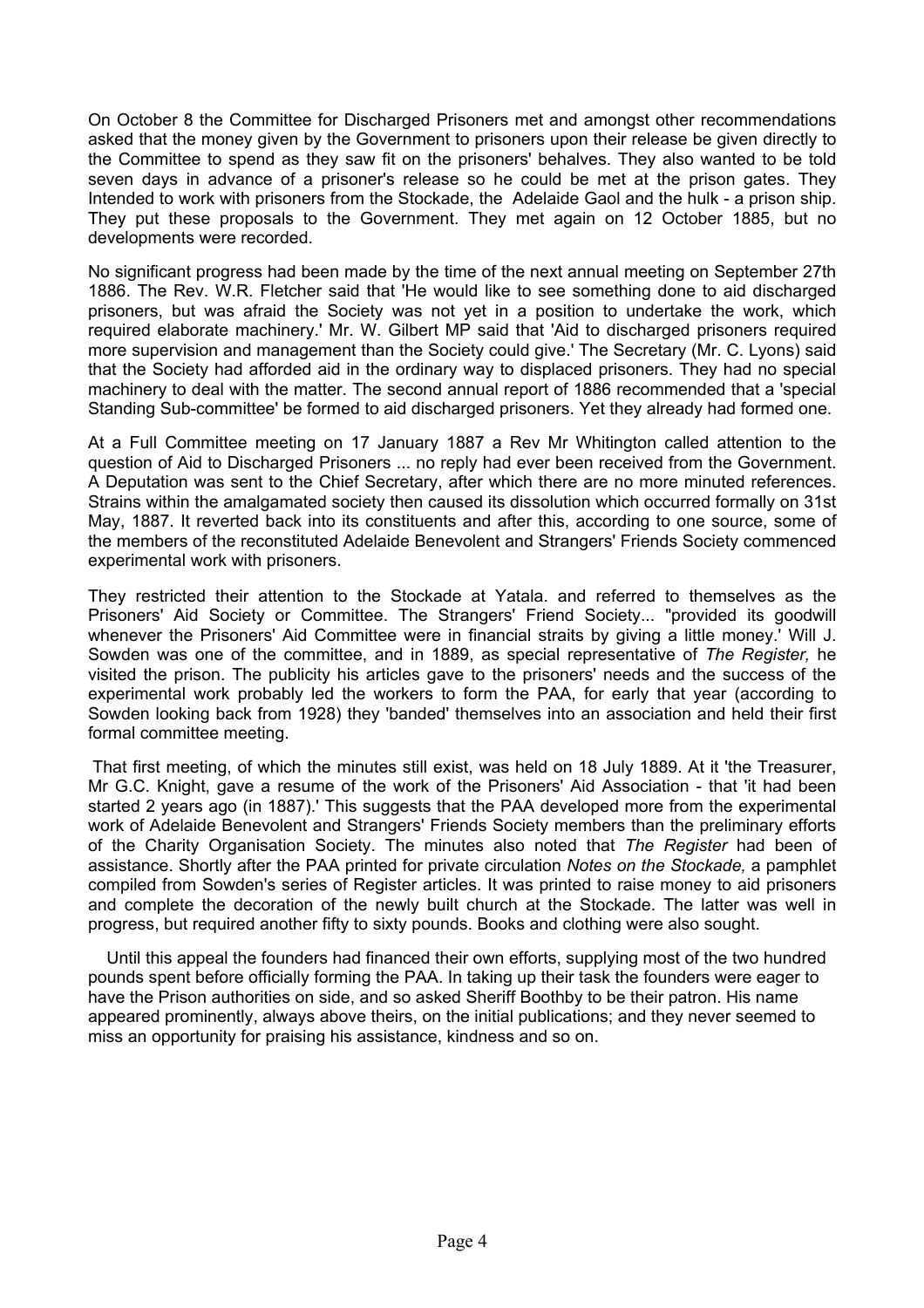## Strong Foundations

The founders of The Prisoners' Aid Society were listed in Sowden's pamphlet. The seven who made up the Committee of Management up to the formalization of the PAA. They were: David Nock MP and Visiting Justice, James Scott J.P., William Burform, Charles Birks. G.C. Knight J.P. (first Honorary Treasurer), George Crase (first Honorary Secretary), and W.J. Sowden. (Of these seven founders four formed the new committee: Scott, Birks. Knight and Crase.) All were at some time active members of the ABSFS. In addition Crase was a former Secretary and Collector. When they needed additional help they turned to the ABSFS's then current Collector, Mr. A. Fance. Over the next few years several new committeemen joined the PAA. Most were members of the ABSFS, for example: J.B. Hack. R. Knowles. M.H. Madge. This meant that the PAA was predominantly Nonconformist, however the Charity Organisation Society held most of its meetings in the Church Office in Leigh Street which indicates a significant Anglican involvement.

Adelaide's women were also active philanthropic workers. But it was not until the 80's that a significant number of them became not only members but active members of these societies. Among them was a Miss C.H. Spence. It appears that male pressure may have kept them out of even these societies until the 80's. However, none of them is mentioned in regard to the PAA. The most likely explanation is obvious: working with prisoners was not thought to be fit work for women.

The founders were busy men. Four were on the committee of the Adelaide City Mission and four served at sometime on the committee of the Aborigines' Friends' Association. They served these and other charitable bodies constantly for many years.

A closer look at several of them revealed the breadth of their welfare activities.

During one of the two years experimental work preparatory to the P.A.A.'s foundation, Scott and Nock were co-treasurers of the South Australian Female Reformatory. Scott was secretarytreasurer of the South Australian Female Refuge, while Nock and Burford were on its committee. Nock was treasurer of the Belair Retreat and Fance its Collector. In 1891 the Sick Poor Fund was established by Sowden. Its Secretary and Treasurer were the P.A.A.'s Secretary and Treasurer, Crase and Knight, and two of its three committee members were drawn from the ABSFS. One was Mrs. Knight. These three societies worked in co-operation with each other. These were only their major involvements. The founders and their successors were prominent social activists.

The founders were also religious men. At least four were Methodists, and many of those who joined them came from various Methodist organisations. Predominantly they were Wesleyans. For these men. Hugo and Rawsthome were sparks, Sowden and his articles likely prompters of consolidation: but strong humanitarian and religious convictions were the deeper springs of their drive. Before the Hugo spark these men were already selfless workers. "Les Miserables" merely added one new direction to their charitable and religious efforts.

Though their drive was both religious and humanitarian the former was probably the more basic and enduring. Their humanitarianism was based upon their Christian beliefs. Their evangelism attested to the primacy of the religious motivation. Christian altruism prompted their practical efforts: they helped men because they wanted to reform them.

Their first and largest single task for the period was evangelistic. The government had constructed at the Stockade a 'fine lofty building', to replace the old chapel. Having built well the government stopped, leaving the interior so plain that it had 'no more suggestion of sacredness about it than a square-sided cement bath.' But that was not its only deficiency. It had no gallery, and until one was provided, so that the Stockade staff and their families could sit apart from the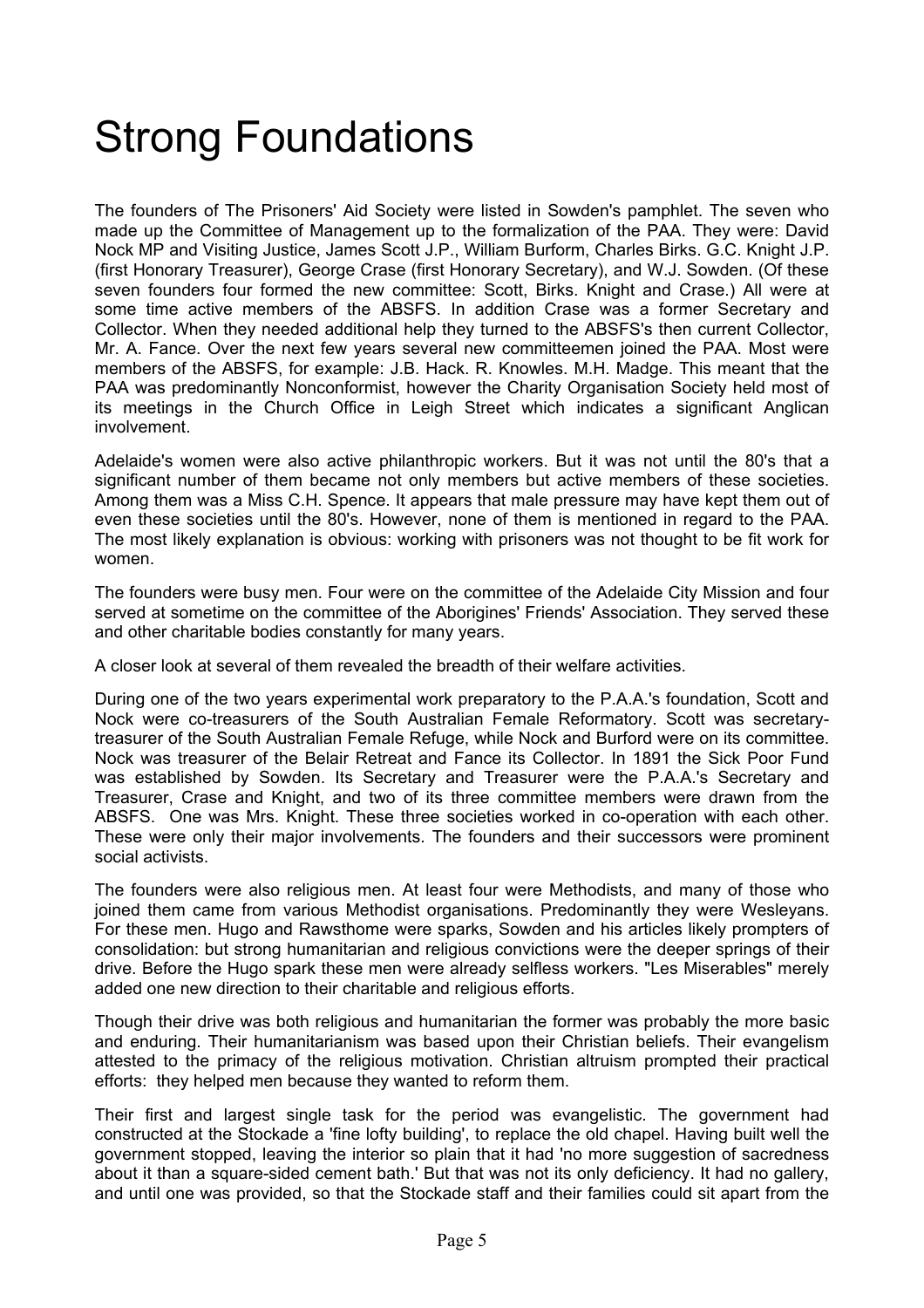inmates, the government would not permit services to be held. The Association's founders, practical evangelists, provided the gallery and made the surroundings more conducive to conversion. They took over. as they and others were to do continually for many years, from where the government left the job-incomplete. Where necessary they furnished the chapel. They lined its walls, provided the altar, a cross, a clock, a one hundred and forty pounds organ, three coloured windows, and three tablets engraved respectively with the Lord's Prayer, the Ten Commandments and the Creed.

On the first Sunday in each month they conducted Divine Services there. This work was so important to Knight that he asked, at the first committee meeting, to be permitted to carry on until was completed. Having met formally they set about raising the sixty pounds necessary to complete the work. However, even at this first meeting, discussion was not restricted to • the evangelical; Knight's outline of the previous two years' work showed this. ' Books had been collected for the Stockade library, prisoners upon release had been given.-

#### *'fresh clothing and (sent) ...away, the Barrier being a fine field for them. so that they may have every chance of rising in the world again, instead of ... (continuing) in their old habits.'*

The policy of sending prisoners away from the 'scenes of their fall' was a constant article of P.A.A. belief. The organisation was simple, and remained so. Meetings held approximately quarterly, mainly served to enable the Secretary to report on his work with the men and, with the treasurer, to report briefly on finances. They seldom discussed policy. No attempt was made to acquire premises.

Collection of funds was also simple. First they asked Mr J.H. Angas to head a list of potential subscribers with a donation to start the collection. Earlier Angas had 'volunteered to subscribe funds when needed....'. It became the practice for the secretary and treasurer to visit the Association's subscribers once a year. Despite their visitations, however, at least until 1895. the principle financial support was the totalizator fractions donated by the Racing Clubs. The P.A.A. often said that it needed more money but there is no evidence that the Association was hard pressed to find enough to function. The public of the day contained a significant number of persons who thought not of prisoners as irretrievably lost evil-doers.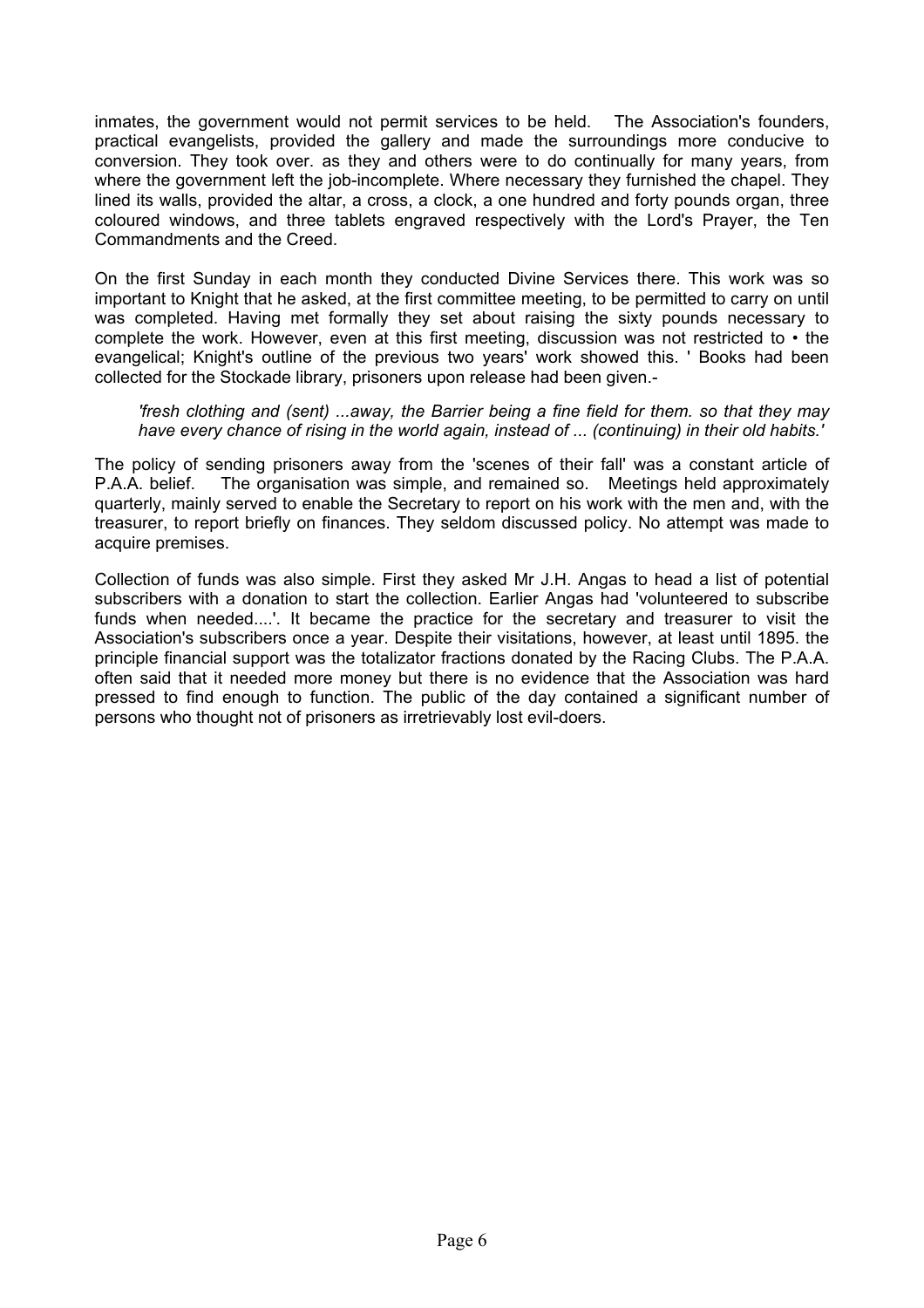### God Helps Those .

The Association was always well received by the Prison authorities. Their early request to hold monthly services was agreed to and willing cooperation extended. In a letter to the Association, written to be read at an A.G.M. and printed in the Register the Sheriff spoke well of the P.A.A. He mentioned that, 'Investigation into each case, extending to other sources than prison records, was made before aid was given. Not only was the Sheriff willing to assist by writing a letter of praise but he added. This department and the superintendent of the Labour Prison will always supply such reliable information as they possess to aid your efforts'. By 1905 cooperation extended even further,

The Superintendent of the Yatala Labour Prison (forwarded) to the secretary each month a list of the men to be discharged, with particulars regarding 'their conduct and the period of the detention...

The Association was composed of reformers. For them it was not a cliche to repeat: 'It's never too late to mend'. Upon that belief their spiritual and physical rehabilitation work was based. Having accepted that their major task was reformation of fallen character they considered how best to achieve it. Their answer was simple: the prisoners must be appealed to, and when released, they must be kept from temptation and their good intentions nurtured by kindly assistance. The assistance was usually designed to help men to help themselves.

#### Crase stated their belief in the primacy of spiritual reform:

*'Always bearing in mind that to effect lasting reformation a man's soul must be touched, the association appeals first to the hearts of the men (with truth and song, the two greatest powers in the world) while they are in prison.* 

The Monthly Services were designed 'to raise and elevate the men and make them better'. They pursued the reformation of prisoners' souls with unremitting zeal and apparent success. Their services were not restricted to preaching and denouncement of past evil, but looked forward to reform. Overall the members of the Association had faith in the prisoners. Although they did not expect thanks for their work, or success with every prisoner, they carried out their mission with the belief that even the saving of one soul was worthwhile, and the hope of saving more. No man, or at least unhardened criminal, was forever lost and damned. For them it was 'a pleasure to try and uplift our brethren from the stages they have fallen into to a higher sublimer life'. Their methods reflected their optimism and pleasure.

They took with them each first Sunday of the month, some of Adelaide's leading elocutionists and vocalists. To accompany the singing they took an organist and by the end of this period almost an orchestra: a pianist, two violinists, a flautist, a cometist (whose comet, only for use at Services, was bought by the P.A.A.), a clarionettist, and still an organist. These performers had to travel from Adelaide to Yatala in traps each month. Both ladies and gentlemen freely gave their time and services to entertain the men. Every effort was made to render the 'service attractive to some of them who would not give it a thought otherwise'. There was none of the conservative attitude, that if one's standard service was not appealing, then rather persons stay away than the form of devotion be changed.

They made a real effort to attract, to consider the prisoners' tastes, and not to reject or neglect them if they did not care for the traditional solemnities. The policy was an outstanding success. Attendances at their services were far greater than at the other services provided. They attracted men from all denominations, though no one was compelled to attend.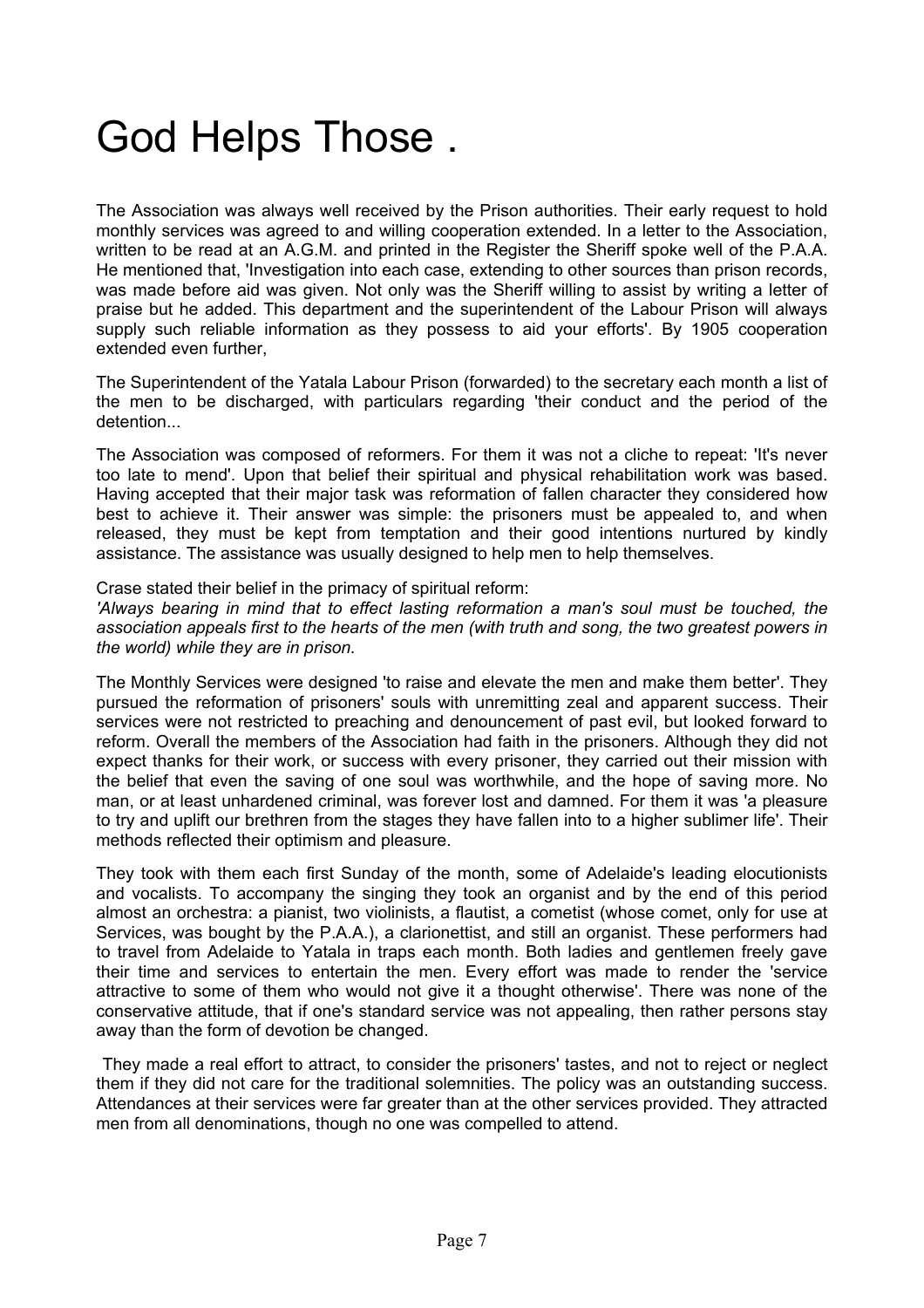## The Evidence

The Association placed great importance on the church services at Yatala Labour Prison and each year selections from prisoners' letters were read to prove their efficacy.

On this point the following letter from a recently discharged prisoner may be taken as a fair type of others received by the Hon. Secretary from time to time:-

"Dear Sir - As a recently discharged prisoner from the Stockade, I desire to tender to yourself and Society my heartiest thanks for some forty thoroughly enjoyable, encouraging and comforting services. Your monthly visits are most eagerly looked forward to as something not only to enliven, but with the feeling that it is good to be there, and I can say without hesitation that the moral and religious tone of the place is decidedly improved by them, and in many cases the improvement is lasting. Personally, I always feel a better man after each service, and although as yet unable to say that I feel the redeeming influence of the Saviour's love, I have most certainly been led to feel the need of it....'

Unlike this prisoner, some were completely converted. Occasionally, ex-prisoners were present at A.G.M.'s to testify to the good of the services. One declared them to be 'the brightest spots in the prisoners' lives'. Sometimes P.A.A. members would speak of the services and their good effects with tenderness and moving sentiment. If their attitudes were in some ways still harsh and a little puritanical towards the prisoners, none of this showed when they spoke of the response to their services. No description, however, surpassed the following in the Register:

It is not an uncommon occurrence to hear a singer's voice falter and to see a tear glisten as a prisoner, stirred to some tender recollection by the melody, drops his head in his hands. Those who attend are not preached at but the speaker forgets the past. and speaks words of comfort for the future. The appreciation of the efforts of the society that exists among the men need not be dwelt upon when it is mentioned that the attendance is almost invariably 80 or 90 per cent.

The attendance quoted was probably slightly exaggerated, but the men's appreciation was not . Not only did the Association provide a service to suit the prisoners, but the attitude of their speakers seemed to be in keeping with the men's emotional tolerances and needs.

The prisoners were not pressed too hard nor asked 'to utter any religious shibboleth to secure for them a fresh start in life'. If their efforts organising attractive monthly services were not enough to prove their desire to meet the prisoners at their own level, and entertain, not just deliver dry conventional sermons, then the special Song Service they conducted each Christmas decided the point.

As usual, a special effort was put forth on Christmas Day to make the service bright and attractive. The Rev. Thomas Lloyd delivered an admirable address, and the Archer Street Sunday School Choir, under the conductorship of Mr. Pash, rendered Christmas carols. The Hon. E. Lucas, M.L.C., gave an appropriate recitation and Mr. J.J. Veale acted as organist...

After each service spiritual and physical reformation mixed. The service over, its organisers did not leave immediately, nor did they reserve Sunday mornings for simple religious or social pleasantries, but proceeded with their efforts towards regeneration. Those of the prisoners who desired to speak privately with the preacher after the service were generally permitted to do so, and if any of them were to complete their sentences during the subsequent month they were seen by the Secretary of the Society with a view to help being extended to them when their freedom was regained.

For the P.A.A. faith without works was certainly dead: spiritual and physical rehabilitation went together. Although they usually commenced their attempts to save the men's souls before they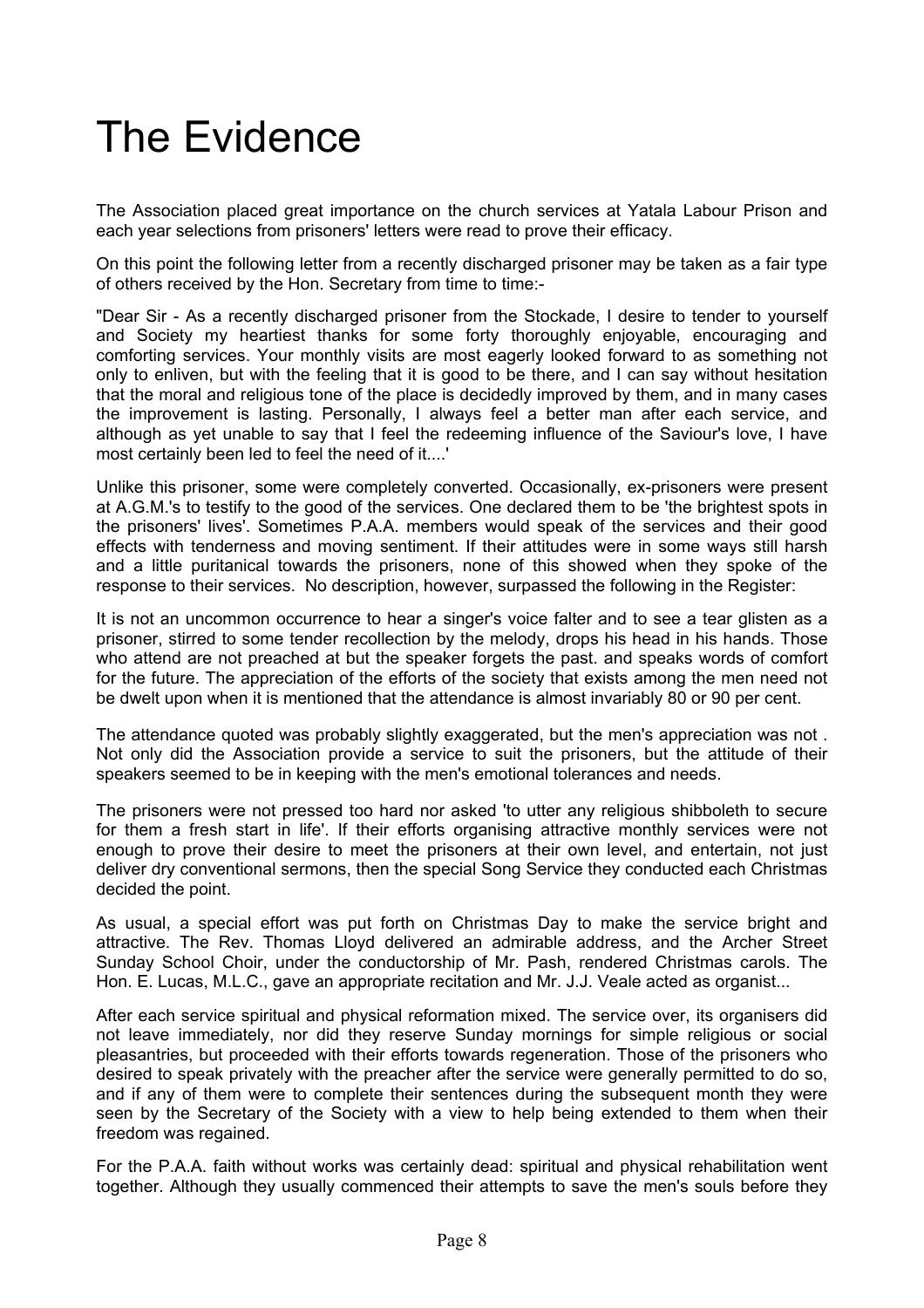ministered to their physical wants, they did not hold that the attempt to convert had to come first. Crase noted cases where 'moral regeneration (had) accompanied material success". And they helped discharged prisoners even if they had not shown signs of actual or potential conversion. Having appealed to the prisoners' souls they worked to keep them from temptation. They repeated their reasons for assisting men many times. The following was probably the most comprehensive statement of their attitude towards the material aspects of reformative work. It brought several recurring ideas and beliefs together:

*The Association's work proceeds upon the knowledge of the melancholy fact that scarcely anyone else in a civilised community occupies a more pathetically helpless position than the man who has legally expiated his offence against society, when that man, often entirely friendless and almost penniless is again turned adrift in the world.* 

The effect of prison life is naturally to weaken his power of initiative, and on his release he is subject to special and terribly seductive temptations arising out of his long alienation from social surroundings and his impaired self-restraint. In these circumstances, unless he is taken in a kindly way by the hand and assured that he is not wholly out of touch with his fellow-creatures, his lapse into further trouble is almost inevitable. Just at this critical point in his experiences this association intervenes.

They were understanding, fully and urgently aware of the immensity of the difficulties facing the newly released. They 'intervened' with cheer and assistance, and neither zeal nor dedication diminished. The ex-prisoner was alone and often friendless. He needed their intervention to restore his hope and self-respect, to comfort and advise him, to assist him to find work, and care for his most immediate needs for survival: to save him from temptation. A man unable to find work who returned to the company of his old associates, and frequented the scenes of his former life and fall was very likely to commit another offence, sometimes merely to survive, sometimes through weakness. The Association dedicated itself to preventing this. The scope of their activities showed, by its great diversity, not only their selflessness but also the depth of their understanding of the men's difficulties. In all their efforts. The objects were to minister to the physical wants of the unfortunate men... and at the same time to try to inspire them with higher spiritual ideals'.

In saving men from the temptations imposed by old scenes and old friends the association had always one simple answer: send them away. The best thing to do with discharged prisoners was to send them away from dangers where they were exposed to the witnesses of their downfall. Mr. Crase had endeavoured always to place as great a distance as possible between the men and their temptations.

They believed that the discharged should be kept apart from the city's Criminal kind. They strongly criticised the methods of the Prison-Gate Brigade.

He (Mr. Sowden) was not favourable to the barrack system of the Prison-Gate Brigade of the Salvation Army. They could not expect prisoners herded together after they had left the gaol to be reformed by their own mutual association, any more than they could expect a pint of ink to clarify a gallon of clear water.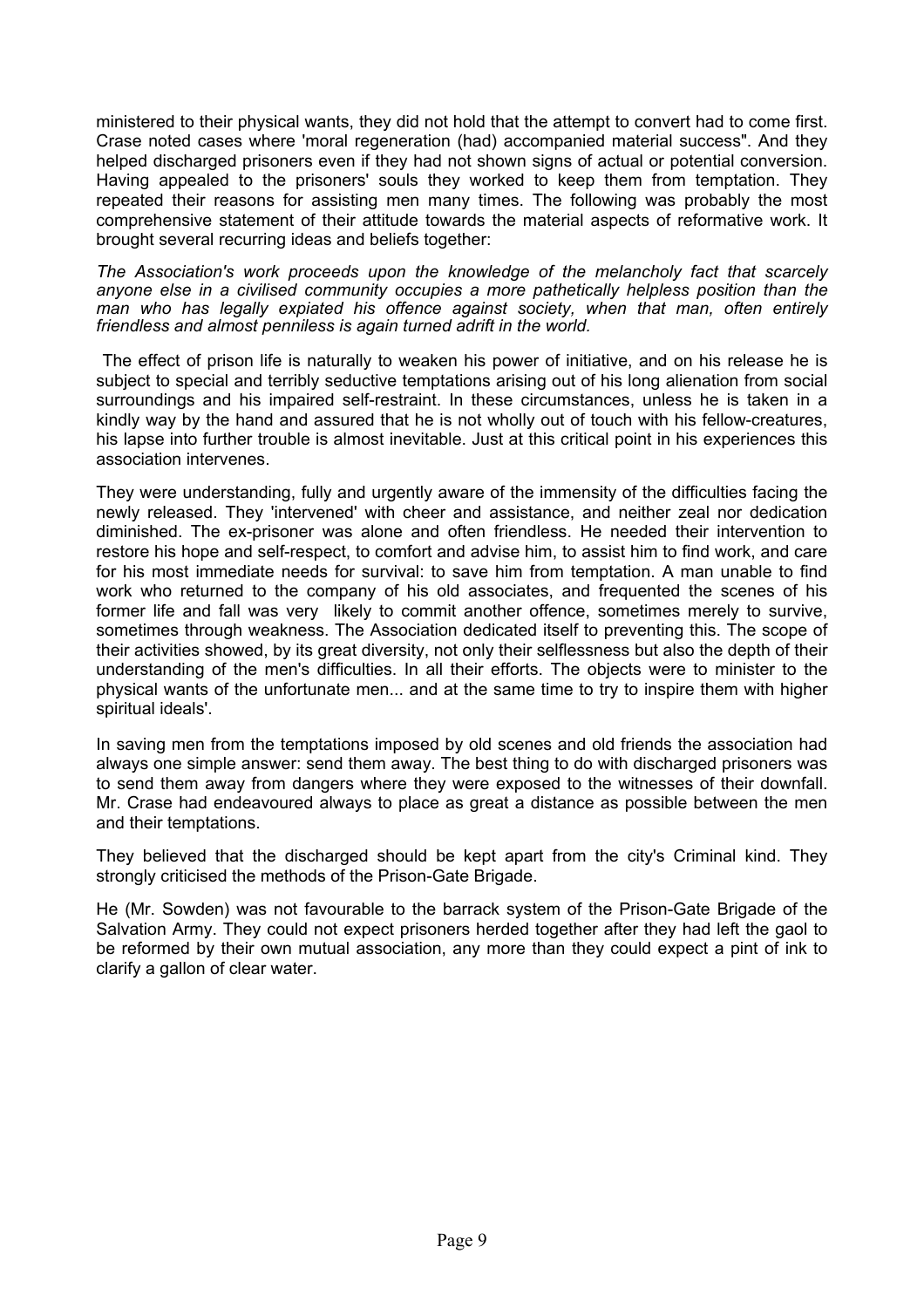## An Old Solution

Unfortunately quantification of the results of their policy was difficult. In 1892 and 1893 the per centage sent away was astounding: 100% and 90% respectively. The period 1889 to 1895 was the high water of voluntary "transportation". As all fares were paid by the Association until mid to late 1894, the policy used a large portion of their funds. They certainly believed in it.

The Association pressed for free passes for ex-prisoners. Among the many men who spoke for free passes was the Rev. J. Day Thompson. His reasoning was idealistic: The Government ought not only to dispense justice, but they should also act kindly as a parent and on the side of love. Motivated by financial considerations, as well as an indignation against the Government that was prompted by a concern for the prisoners, the Association's treasurer spoke on the matter:

The Committee thought that the Government might reasonably be expected to give prisoners when they emerged from the Stockade free passes to carry them back to their homes. (Hear, hear). This, however, was at present refused... The Society certainly objected to prisoners not being granted this privilege, as it simply meant that they would drift into the slums again and filter back to gaol. (Hear, hear).

They approached the Government personally in 1894 and it was 'mentioned with satisfaction' the same year that they were given free passes to the value of twenty five pounds. The passes, however, only carried men to the borders of S.A. As many were sent to other colonies, the P.A.A. still spent a significant portion of its funds on 'transportation'.

In the same year some men were started in small businesses in the city and suburbs. The next year although the bulk of prisoners were still sent away there were more efforts of this kind. Men were 'supplied with the tools of their trade' and placed in businesses or situations, near or in the city.

From then on less were sent away but the practice was still very significan; In 1896 and 1897 probably 30% or more were sent away, thereafter 45 to 50% is a likely, if conservatively low, figure.

The policy changed in another way too. Knight had stated simply in 1890 'we sent them away out of the Colony'. It seems likely that as the number voluntarily 'transported' decreased so too did the proportion going to the other colonies.

Their belief in the efficaciousness of "transportation" did not decline: rather they came to accept and exercise other ideas. They attempted to avoid temptation and give the new start in life by more practical efforts at home. The rapid increase in other assisting activities accompanied the decline in sending away.

Notwithstanding the decline in the proportion of prisoners sent away from nearly all assisted to about half, and the lesser numbers sent outside S.A., the policy remained', coupled with finding men jobs, the Association's most used and significant practical form of assistance.

*...they were sent away to the country, where they could be free from the dangers of city life, or if situations were obtained in the metropolis it was only in places where there was an immunity from temptation. (Hear, hear).* 

There was also an overseas aspect of voluntary "transportation". As early as 1890 one man was sent to India. Sending men to their homes overseas was usually accomplished by getting them a 'situation' on a ship, thus enabling them to work their own way. This was nearly always arranged by committeeman, E. Hounslow, who was the Seaman's Missionary at Port Adelaide. To have paid the whole fare would probably have been beyond the Association's means, and would have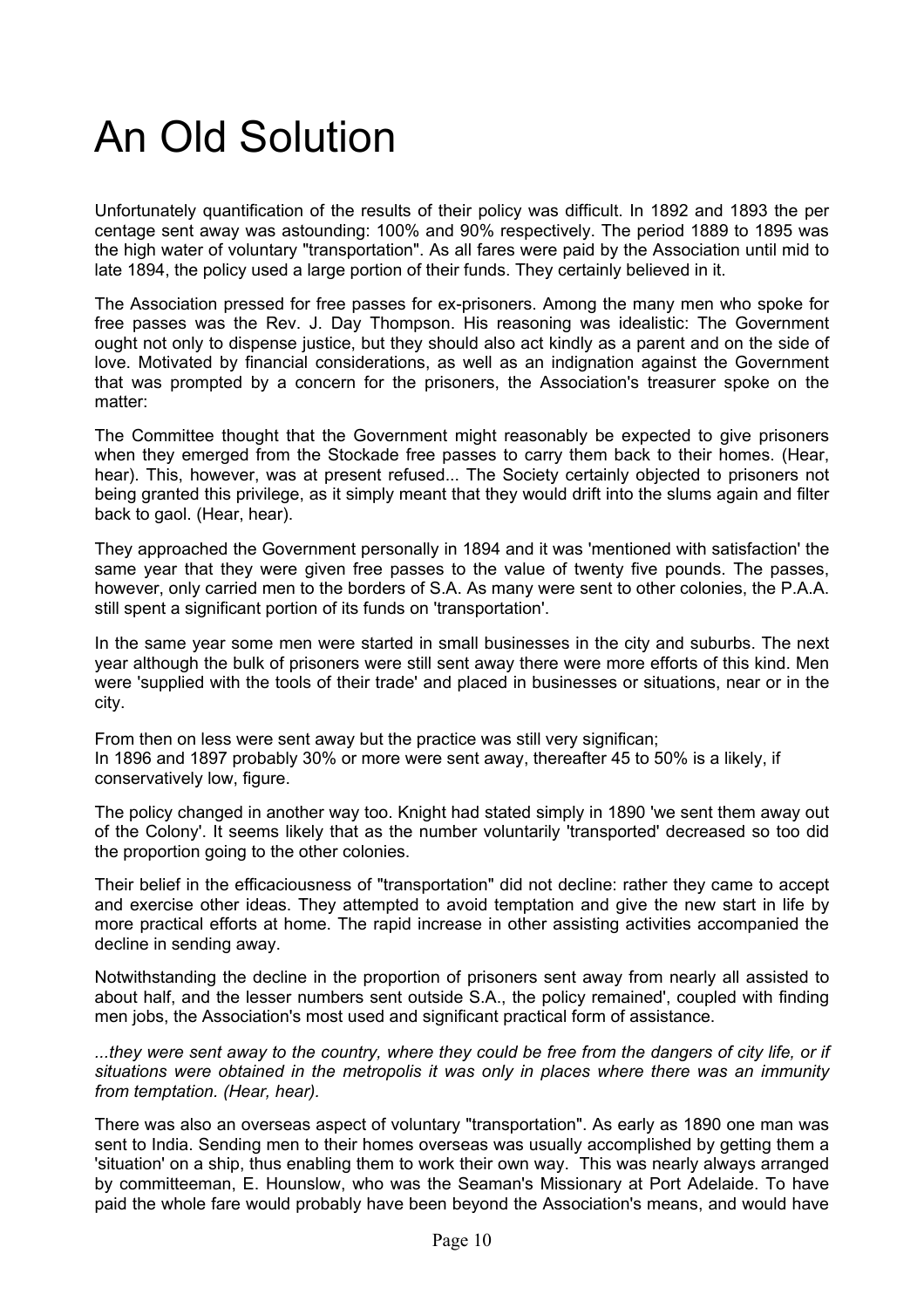too much resemblance demeaning charity: to help a man work his own way was to help him to help himself..

.Late in 1890 the P.A.A.'s attention was focused on two Indians. Re the case of Callow (a hindoo) Mr. Knight reported that Agi the priest went up to see him and it was thought that his sentence was hardly deserved, the Government said that if Agi would send him away out of the country they would let him go, the other Hindoo Adam Khan, his was a bad case. would have nothing to do with him.

Despite the 'badness' of Adam Khan, sentenced for life, he later was seen on board a vessel for India, passage four pounds was paid. Agi and Mr. Knight went bond for him to two hundred pounds each.

(In 1896)...Yep Sue a Chinaman imprisoned for life (was) sent away to China (being released by the Government) on condition that he left the colony for his native place .The Governor Sir Fowell Buxton and P.A.A. each contributed three pounds to his passage .The Association helped men irrespective of race and religious belief. For Christian colonials of English origins to so willingly assist pagan foreign criminals serving major sentences showed the depth of P.A.A. commitment to reform and assistance of prisoners.

To save men from temptations produced by hunger, lack of lodgings and inability to find employment, the Association gave them money, provided meals, shelter, clothes, and sought jobs. Material help ranged from the providing of tents to a set of teeth. Even for prisoners sent away these things were often done. Until they were able to catch the train or embark from Port Adelaide, they were fed and sheltered in the city, and Crase made 'certain so far as he could of the prospects of their employment at their destination'.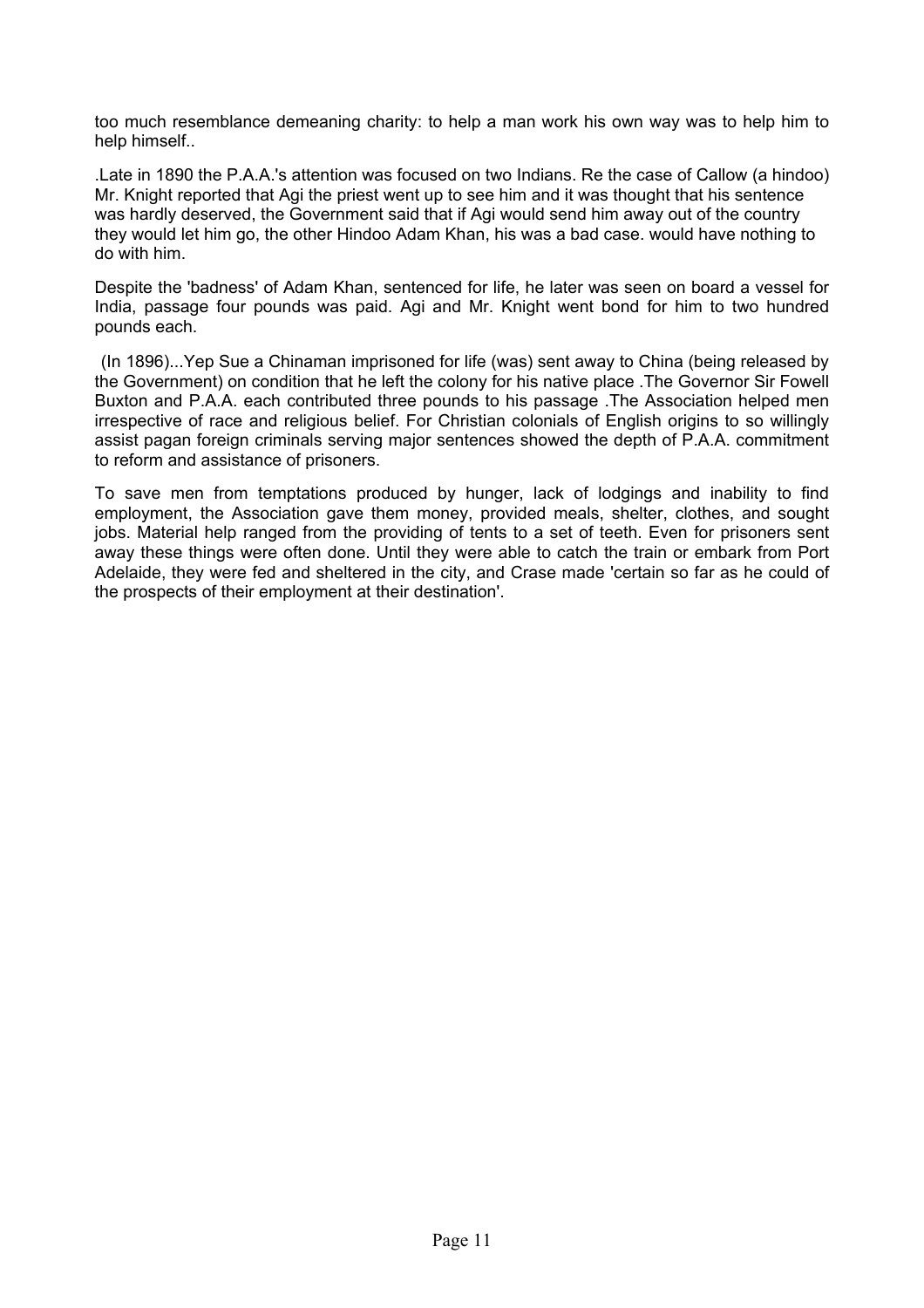#### Working Out Your Problems

The search for work for former offenders was a major task of those involved in Prisoners Aid work. Often positions were found on stations, particularly Elders', and at Broken Hill. One suspected that the gentleman for whom the P.A.A. supplied 'American cowboy clothes' was destined either to the former or a circus. Men were equipped with boot-making and carpentering tools. In two notable cases, where the tools were purchased wholesale, the selfhelp principle was particularly prominent. The men were given the equipment 'on the Hire Agreement system' and were expected to pay for it by instalments. One poor fellow was provided (gratis it seemed) with 'Hammers for stone cracking". Another was "started as an expert cleaner and presser".

In cases where that course seems to be the best the unfortunate fellows are assisted to start in some small business in the city or the suburbs, and these experiments have in the majority of instances been successful. In the highest sense these men are helped to help themselves, and in this way they develop thrifty habits.

Help was given in various ways. Some were 'started in hawking and trading in a small way with financial help'. One man was given 30 shillings to commence selling drugs. In addition the Association was willing to give freely 'the benefit of its advice'. Others were given small bags of articles to peddle door to door. The troubles to which they went were meticulous and thorough, their intentions kind. and they were careless of their own time. Although these efforts were commendable, in one instance their attempt to stimulate self-help was excessive.

Mrs. Crawford destitute and almost an invalid whose husband left Yatala 9 years ago; the Society helped with a little second hand furniture, potatoes, onions, lollies, scales and weights to sell to earn a small livelihood, the amount costing four pounds.

Wives and families assisted were probably few. This fewness, however, did not indicate lack of sympathy or holding back: the help given was either long-term or comprehensive (as in Mrs. Crawford's case) or both.

A Mrs. Bridges was paid seven shillings and six pence (? nine shillings and six pence) a week (for an unspecified time) until her husband's release. Later they sought work for the eldest son. When one prisoner's wife and family arrived from Ireland they were assisted with stretchers, pillows, mattresses, rugs and blankets, and in addition the wife and daughter were recommended for employment, which they successfully obtained.

The more subtle temptations to return to crime, such as loss of self-respect and self-worth, they also attempted to counter. They treated the men with warmth and kindness, believing that 'the power of kindness had a lot to do with restoring men to the paths of virtue. Offering them the Saviour's word of forgiveness and atonement may also have helped. "Transportation" helped too: it placed men in communities innocent of their pasts, except where their potential and actual employers were told of their records. Even sending away was done with kindness:

They did not give the discharged prisoner the money and send him away. For instance, Mr. Crase, amongst other things went to the station, bought the ticket, and saw that he was properly started on his Journey. That meant a good deal of work. Prisoners were not given a "good riddance" departure by a man eager to clear them from the colony but farewelled with a warm hand-shake and a word of cheery reassurance, by someone genuinely interested in them and hopeful for their welfare and reformation.

They visited the prisoners on week days and got to know them prior to release. Those visits... tended to humanise the men, and show them there were people who took an active interest in them' The Association's first female committee member, Mrs. E.B. Turner, the wife of a Baptist minister, wrote to friendless inmates. According to her report for 1905 she made 46 visits to the friendless and wrote 98 letters.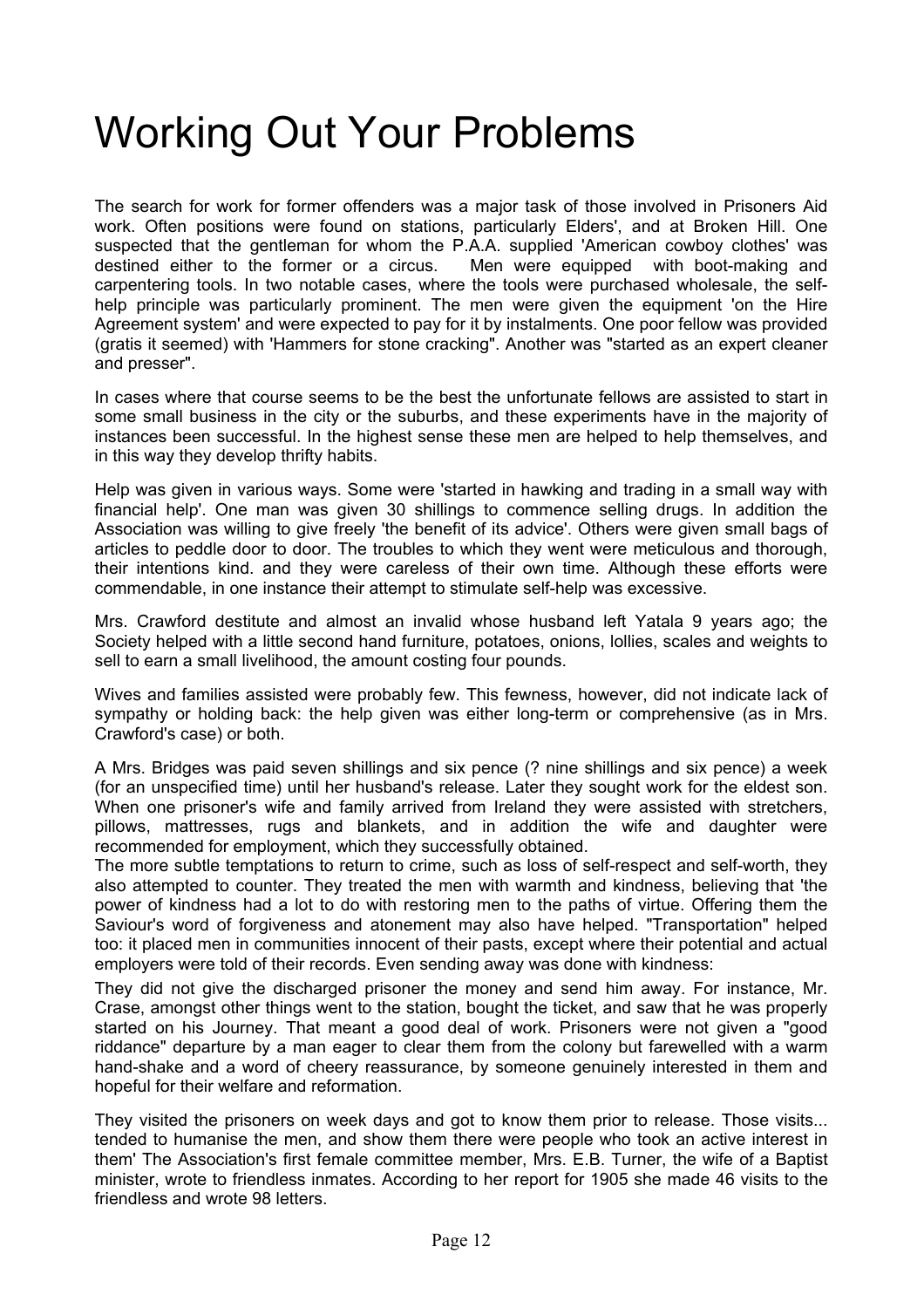In 1907 they started arranging monthly lectures. They became a permanent event. The first series was on first-aid. And the secretary eventually became involved in the trickiest of matters:

The secretary had another task added to the different kinds of work, namely to reconcile wives to their husbands - a most delicate operation.

The P.A.A. very seldom pressured for changes in the penal system, or sought the early release of prisoners. However, they occasionally sought the release of imprisoned foreigners. The plights of the Chinaman or Indian moved them and in these cases, freeing the man did not release him upon the Australian colonies. They assisted these men home. At least once they similarly assisted aborigines.

The Society has been very successful in securing the release of the two aboriginals sentenced to 10 years who had already served 4 of them for attempt to murder; after giving them blankets have returned back again to Alice Springs from whence they came.

They were though reluctant to assist Europeans. Their reason was pragmatic.

The letter of Michael O'Donnell a prisoner who has been confined to Yatala for 281/2 years, asking to assist him to get out of prison, in conjunction with the Government. But it was decided that while we were willing to do what we could for the men after they leave Yatala it was quite out of our province to meddle with the Authorities as we should only lessen our influence with them. For the same reason they refused requests from the Criminological Society and the Penal Reform Association for joint action. Crase was once instructed to reply to the Penal Reform Association -

*we do not consider it advisable to take any part as an Association lest the privilege which we now enjoy should be curtailed. We have however every sympathy with your endeavours to ameliorate the condition of prisoners...* 

Several P.A.A. members though, joined the Penal Reform Association.

Despite their general restraint they approached the government about minor matters closely related to their work. Apart from obtaining permission to hold services and later lectures, they lobbied for free passes, a subsidy, and to be given the money due to prisoners upon their release. They complained that prisoners' clothes were neglected, moth-eaten and unwearable by discharge time.

Once they sought a more radical end:

It was... proposed that a deputation wait upon the Government asking that the men be permitted to work so as to save money, either to send to their families or to be saved up for themselves when they are discharged. It remained only a suggestion.

Most of the Association's practical and spiritual actions were enlightened, appropriate and understanding. But some were hard. Nearly all of these were the products of a strong Puritan element in their religious beliefs.

During the first book collection the secretary noted that '500 volumes had been received, 350 were suitable for the prisoners use. and the balance were distributed among the guards, etc.'. From 1889 to mid-1892 ladies sometimes conducted the monthly services. The Sheriff became a little 'timid of the ladies continuing' and held that the Chief Secretary's permission be sought. This v/as sufficient for the P.A.A. to ask the ladies stop: it 'would likely do harm', 'as some of the men got their passions disturbed'.

The Association was firmly opposed to 'drink'. In 1892 the committee, after carefully investigating the cases during the past 4 years, found that drink is the cause of at least 75 per cent of the downfall of the men. and they cannot but lift their voice against this scourge...

They took three actions, in addition to public protest, to deal with the menace. They asked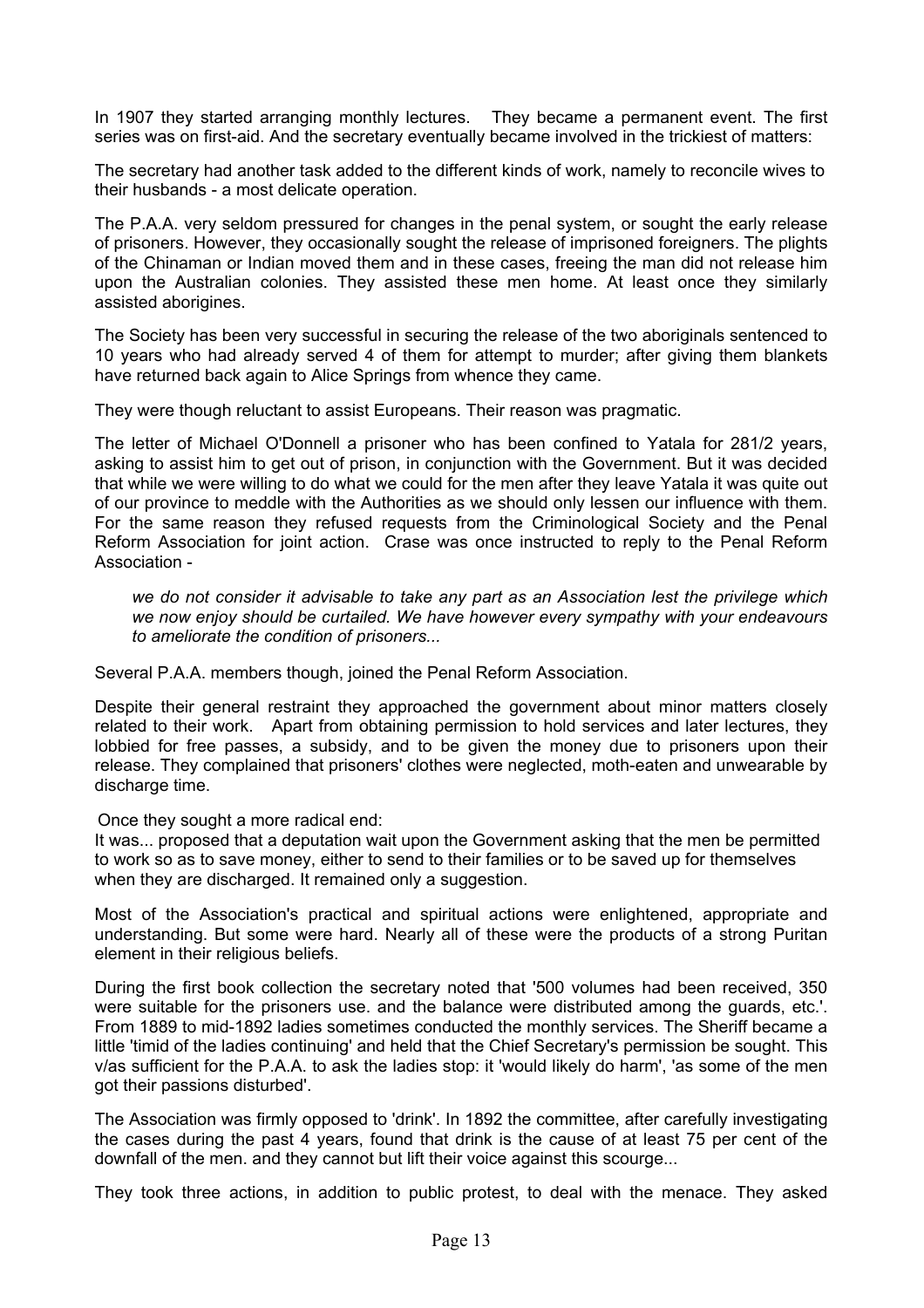prisoners to sign the pledge: an aim still pursued in 1914. They asked the government to grant this Society the power to control the money which they (the prisoners) receive on their discharge, so as to prevent so much waste in drink...The request was agreed to, probably in 1899, provided that the prisoner consented. To the Association's regret, only a few 'availed themselves' of the "service". Lastly they lobbied against the brewers' custom of sending free beer to the Stockade at Christmas. Mrs. Turner, the wife of a Baptist minister, enlisted the aid of the Women's Christian Temperance Union and by 1907 the practice was stopped. To compensate for the loss she organised annually, 'Christmas Cheer', consisting of cakes, fruit, milk and tea. These manifestations of Puritanism were pursued in the belief that the prisoners would benefit. They sprang from the same religious drive that produced the Association's most selfless and dedicated workers.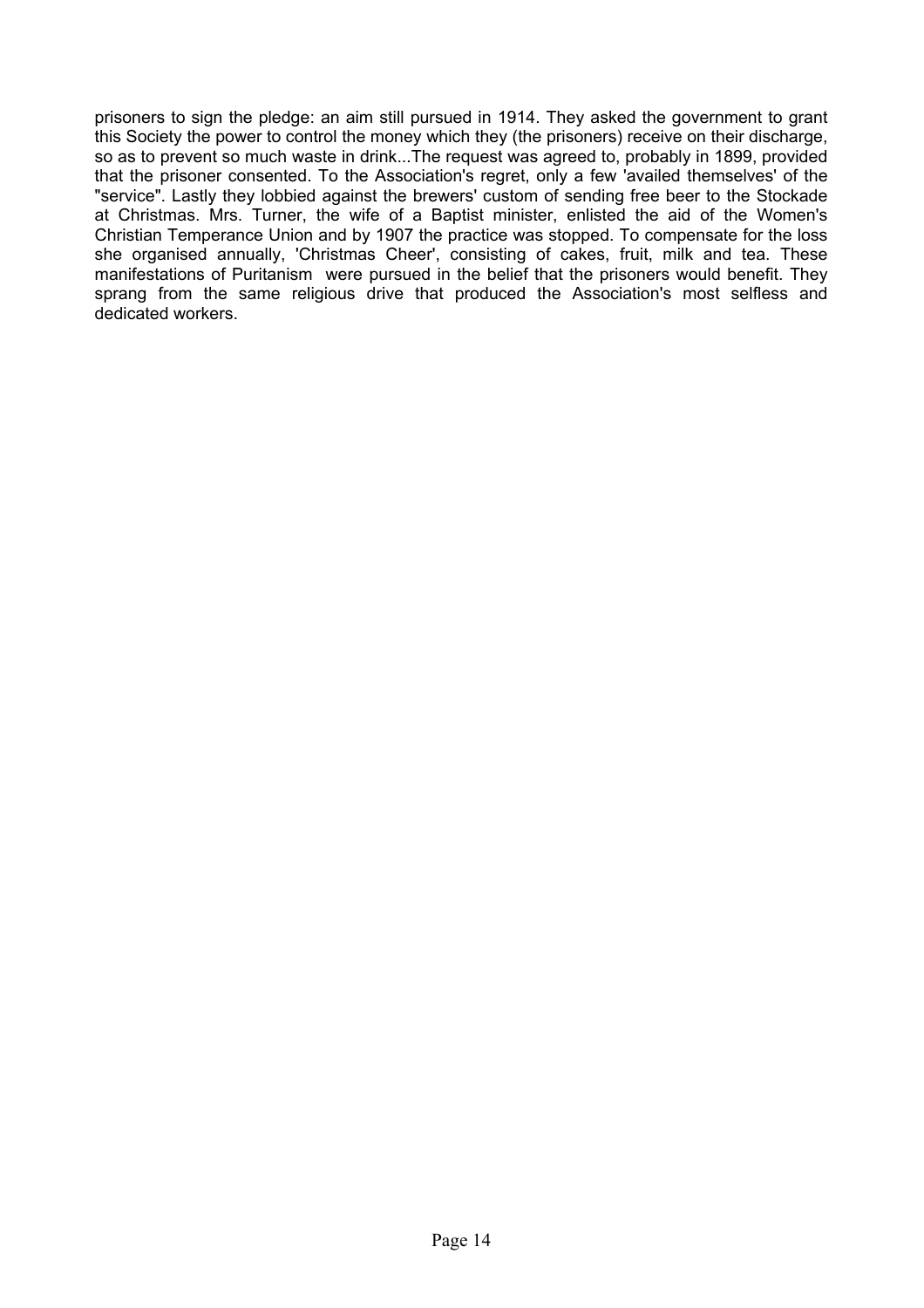#### Hitting the Wall

There was, however, an area where they tended to take a very hard, yet understandable line. While the Association was full of hope and willing help for first offenders, as a man's number of offences grew some members' attitudes hardened abruptly. This was most noticeable in Theodore Hack and Sowden. Both. especially Hack, were motivated by the desire to reform prisoners. Hack believed that 'most of the prisoners were young men susceptible to good influence' and that 'the first offenders were those who would be mostly benefited' by their aid. The criminals though, 'had been helped more than they should be'. This attitude was probably common amongst those who held a distinction between first and later offenders. Sowden's opinions, if he meant them seriously, were far harder. ... men after their first experience of life in a labour prison were then, and then only, in the plastic stage in which some might be done with them. One criminologist had declared that a man convicted a second time of felony would always thereafter be a felon. (Through repeated offences) ... were involved professional criminals - men who really took a pride in their wretched defiance of the law - and for these, humanly speaking, there was very little hope. Indeed, some French authorities on the treatment of criminals seriously suggested that after a man's third conviction of a grave offence he should be placed in a lethal chamber and unmercifully done to death, for the same reason as that for which snakes are killed - because they are a menace to the community. He was. of course, aware of the beautiful teaching of Tennyson's introductory verse to "In Memoriam" -

*I held in truth, with him who sings To one clear harp in divers tones. That men may rise on stepping stones Of their dead selves to higher things.* 

It seemed, however as if at a certain stage in some men's lives those stones formed an impassable barricade, instead of a means of ascent from bad to good.The necessity of preserving discipline in the prison subjected men to an unceasing clockwork-like precision of action. They must indeed be treated like little children in some respects and like sin-hardened reprobates in others. Upon the prisoners' release .... the public ought to show practical sympathy with the fallen by taking world-wearied men by hand in the time of their great crises - when everything seemed against them - by feeding them if hungry, clothing them if naked, and ministering unto them at all times in a brotherly, practical way; so convincing them that the social system had a place for even them and that the wonderful divine economy which took account of the fall of a sparrow embraced them also in its gracious circle. Some years later Sowden repeated his sympathy for the theory of the Frenchman. There was in Sowden a tension which may at times have found likenesses in others, especially men like Moncrieff. His comments embraced the harshest and warmest P.A.A. sentiments. This oscillation between callousness and compassion indicated that even in the most devoted, prolonged ministering to criminals could result in at least momentary self-doubt, and a savage out-of-character solution to that unrepentant, unreformed, refractoriness that failed to respond to kindness.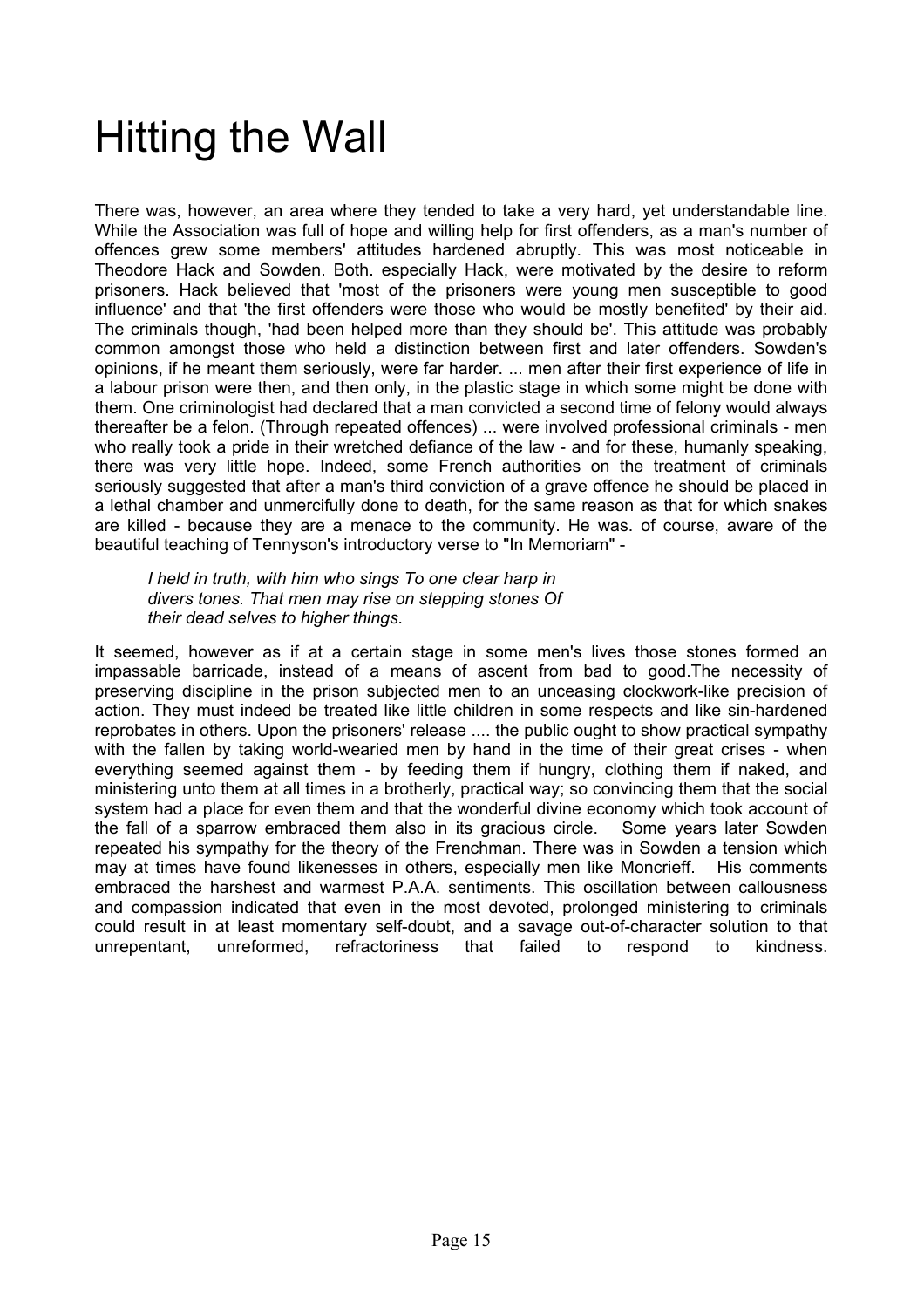#### The Record

Throughout this early period the bulk of the Association's work was carried out by secretary Crase. His principal support usually came from the Treasurer. Between one and five other members of the committee commonly helped. The chief activists all gave their labours willingly and honorarily. and as a result the Association was always run with extreme economy. Working expenses were frequently below ten pounds a year. Money was chiefly spent on postage, advertising, meetings, and the hire of traps to take parties to Yatala for Divine Services. Without fail Crase was the hardest worker. To Mr. Crase they were deeply indebted, as on the average he gave two days a week of his time to the work of the succour of prisoners.

He was the epitome of the Association's selfless drive and unremitting zeal:

even if he immodestly and continually said so himself. Crase wrote all the minutes and delivered all the annual reports from 1889 until his death in 1922. Self-praise had a consistent part in his publicly delivered reports to A.G.M.'s.

These gentlemen (referring to Hack and himself) have continued with unabated zeal their selfimposed labours in the interests of humanity; and the committee feels that no eulogium which it could pronounce upon them could exaggerate their merits.

Despite the lack of restraint Crase was truthful. Others, among the prisoners, consistently praised him. Crase read to each A.G.M. a selection of pieces from prisoners' letters. This served to prove the good coming from the Association's work.

One attested to Crase's sympathy for prisoners:

*The kind and feeling way in which your worthy Hon. Secretary treats a man at once puts him at ease, and convinces him that he is not alone or uncared for in the world. I would like to specially thank the Secretary for the kind way he put a few extra shillings in my way. Such tenderness and consideration to a man's tender feelings cannot be too highly appreciated.* 

Crase's regard for men's feelings enabled him to work closely with prisoners. He was the chief agent of the Association's material help. In 1918 the committee met in his absence and in recognition of his 29 years' service and 70th birthday, granted him one hundred pounds honorarium. It was the first money given to him. In 1920 the secretary was awarded an annual fifty two pounds. Crase died shortly after. To attract a new and professional-type charity worker the Association offered two hundred and fifty pounds a year. Others were selfless and kind too. A.B. Moncrieffs selflessness was marked by a self-denying devotion.

He knew nothing more depressing than a visit to the Stockade. If they were working for the thanks they were likely to receive they would be disappointed. If. however, they were working' for the good the Society was likely to do they would have their reward. (Hear. hear).

This selflessness, without the slightest prejudice or malice towards criminals, was most strongly expressed by the Treasurer, S.B. Hunt. Referring to Lord Kitchener he said that

He believed God cared more for the man who had conquered himself than for a man who was chief of an army. He was glad the association had done something for a man like that. (Cheers). Despite occasional harshness, the Association's attitudes and actions were dominated by humanitarian sympathy.

The mission of these religious men was carried on without sectarian bias. This in part accounted for their success. The committee claimed that they had reformed a significant number of men. Estimates were many and varied. Sowden was conservative, saying that in its first twelve years 20 or 30 men had been 'reclaimed'. Others claimed more successes, but gave no figures.